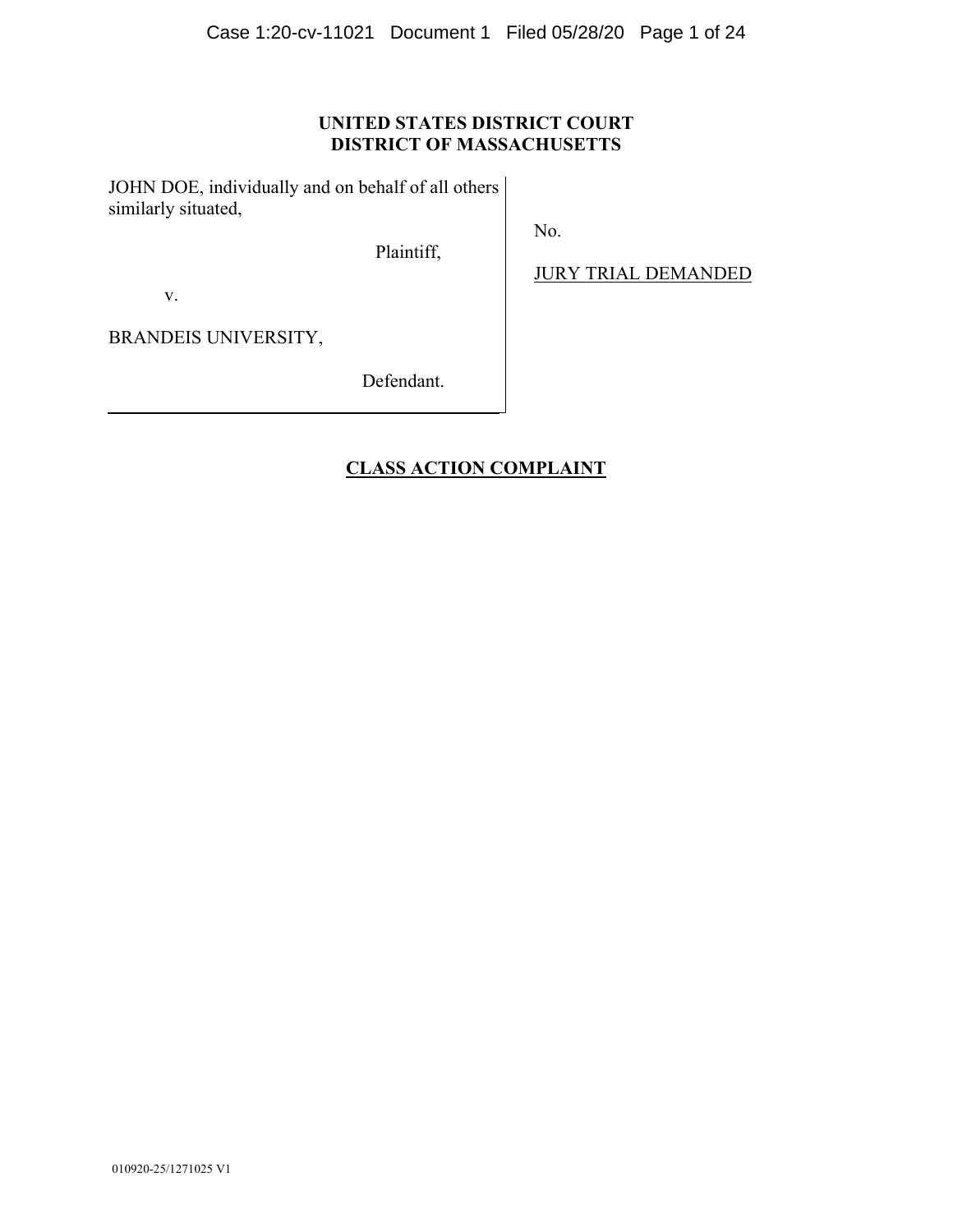# **TABLE OF CONTENTS**

# Page

| $\mathbf{I}$ . |                 |  |  |  |  |  |
|----------------|-----------------|--|--|--|--|--|
| II.            |                 |  |  |  |  |  |
| III.           |                 |  |  |  |  |  |
| IV.            |                 |  |  |  |  |  |
|                | A.              |  |  |  |  |  |
|                | $\mathbf{B}$ .  |  |  |  |  |  |
|                | $\mathcal{C}$ . |  |  |  |  |  |
| V.             |                 |  |  |  |  |  |
| VI.            |                 |  |  |  |  |  |
|                |                 |  |  |  |  |  |
|                |                 |  |  |  |  |  |
|                |                 |  |  |  |  |  |
|                |                 |  |  |  |  |  |
|                |                 |  |  |  |  |  |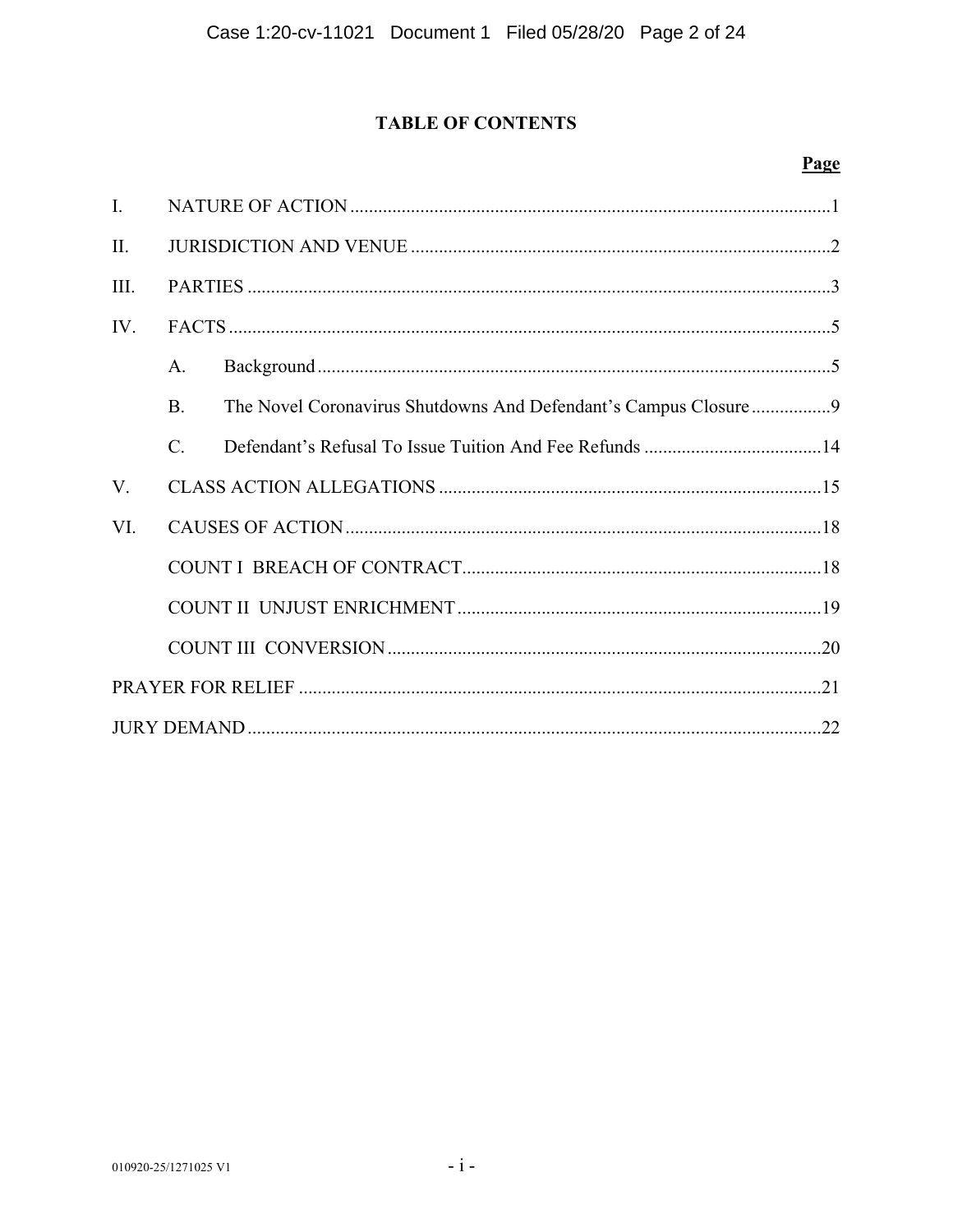Plaintiff, JOHN DOE, individually and on behalf of all others similarly situated, for his Class Action Complaint against Defendant Brandeis University ("Brandeis"), based upon personal knowledge as to his own actions and based upon the investigation of counsel regarding all other matters, complains as follows:

## **I. NATURE OF ACTION**

1. This Class Action Complaint comes during a time of hardship for so many Americans, with each day bringing different news regarding the novel coronavirus COVID-19.<sup>1</sup> Social distancing, shelter-in-place orders, and efforts to 'flatten the curve' prompted colleges and universities across the country to shut down their campuses, evict students from campus residence halls, and switch to online "distance" learning.

2. Despite sending students home and closing its campus(es), Defendant continues to charge for tuition, fees, and/or room and board as if nothing has changed, continuing to reap the financial benefit of millions of dollars from students. Defendant does so despite students' complete inability to continue school as normal, occupy campus buildings and dormitories, or avail themselves of school programs and events. So while students enrolled and paid Defendant for a comprehensive academic experience, Defendant instead offers Plaintiff and the Class Members something far less: a limited online experience presented by Google or Zoom, void of face-to-face faculty and peer interaction, separated from program resources, and barred from facilities vital to study. Plaintiff and the Class Members did not bargain for such an experience.

1

<sup>&</sup>lt;sup>1</sup> Plaintiff and Plaintiff's counsel are mindful of the severe impact of the coronavirus on all aspects of society. To minimize the burden on the Court and to reasonably accommodate Defendant, Plaintiff will work with Defendant to reach an agreeable schedule for their response to this Class Action Complaint.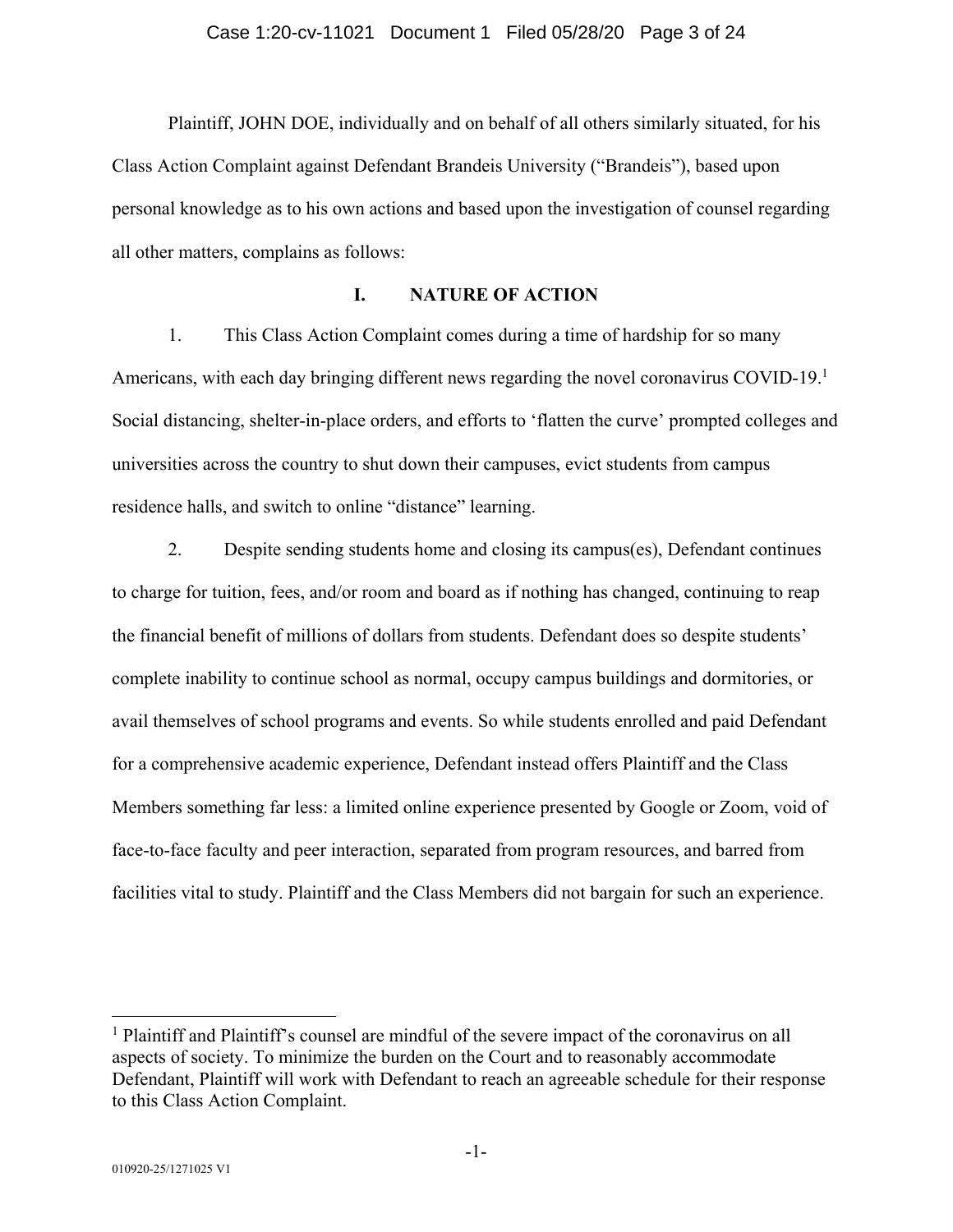### Case 1:20-cv-11021 Document 1 Filed 05/28/20 Page 4 of 24

3. While some colleges and universities have promised appropriate and/or proportional refunds, Defendant excludes itself from such other institutions treating students fairly, equitably, and as required by the law. And for some students and families, Defendant does so based on outdated financial aid equations and collections, without taking into account disruptions to family income, a particular concern now where layoffs and furloughs are at record levels.

4. As a result, Defendant's actions have financially damaged Plaintiff and the Class Members. Plaintiff brings this action because Plaintiff and the Class Members did not receive the full-value of the services paid, did not receive the benefits of in-person instruction. They have lost the benefit of their bargain and/or suffered out-of-pocket loss, and are entitled to recover compensatory damages, trebling where permitted, and attorney's fees and costs.

### **II. JURISDICTION AND VENUE**

5. This Court has jurisdiction over the subject matter presented by this Complaint because it is a class action arising under the Class Action Fairness Act of 2005 ("CAFA"), Pub. L. No. 109-2, 119 Stat. 4 (2005), which explicitly provides for the original jurisdiction of the Federal Courts of any class action in which any member of the Class is a citizen of a State different from any Defendant, and in which the matter in controversy exceeds in the aggregate sum of \$5,000,000.00, exclusive of interest and costs. Plaintiff alleges that the total claims of individual Class Members in this action are in excess of \$5,000,000.00 in the aggregate, exclusive of interest and costs, as required by 28 U.S.C.  $\S$  1332(d)(2) and (6). Therefore, diversity of citizenship exists under CAFA as required by 28 U.S.C. § 1332(d)(2)(A). Furthermore, Plaintiff alleges that more than two-thirds of all of the members of the proposed Class in the aggregate are citizens of a state other than Massachusetts, where this action is

-2-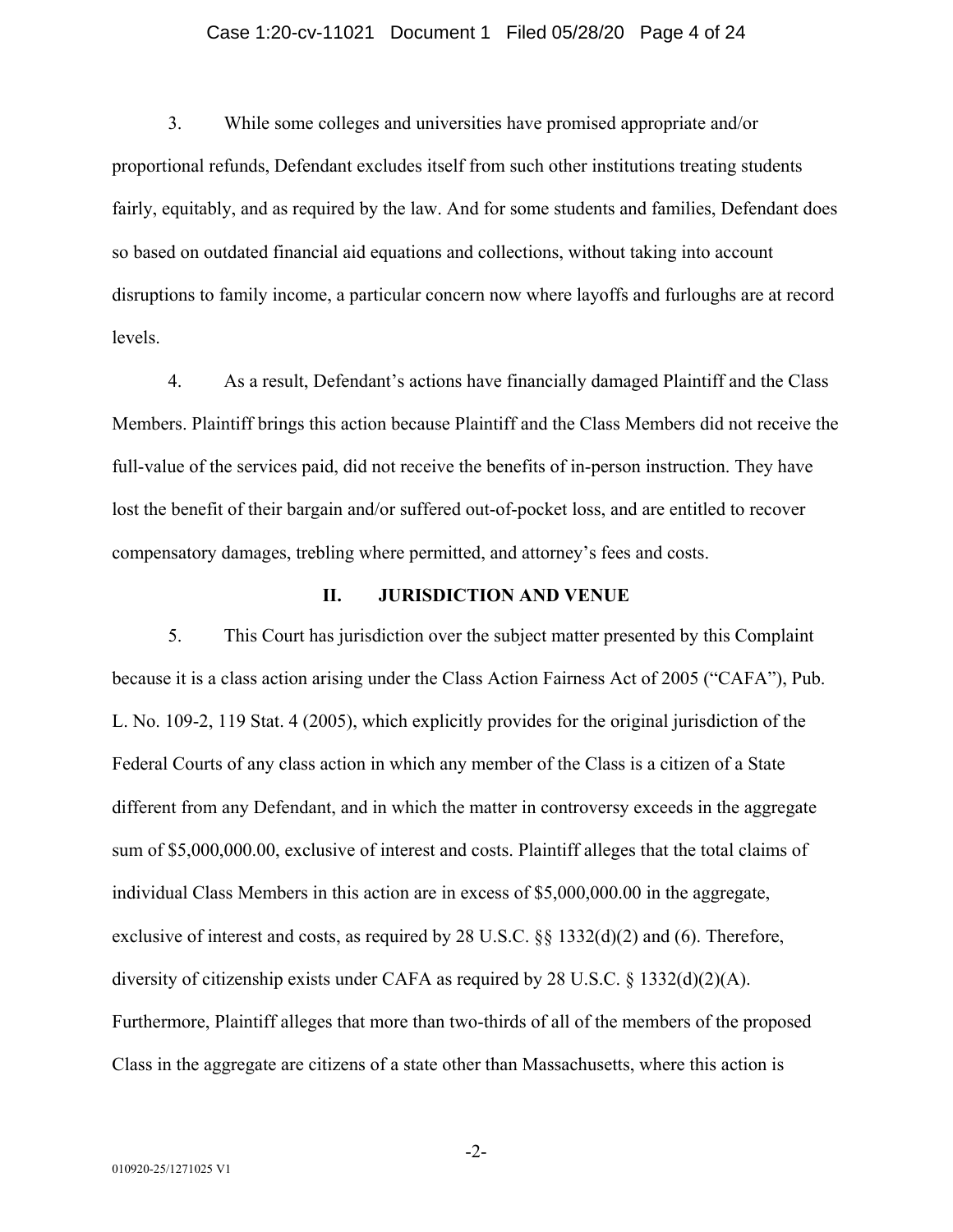### Case 1:20-cv-11021 Document 1 Filed 05/28/20 Page 5 of 24

originally being filed, and that the total number of members of the proposed Class is greater than 100, pursuant to 28 U.S.C. § 1332(d)(5)(B).2

6. Venue is appropriate in this District because Defendant is located within the District of Massachusetts. And on information and belief, events and transactions causing the claims herein, including Defendant's decision-making regarding its refund policy challenged in this lawsuit, has occurred within this judicial district.

## **III. PARTIES**

7. Plaintiff John Doe is a resident of the State of Massachusetts. Plaintiff is enrolled as a full-time student for the Spring 2020 academic term at Defendant. Plaintiff is in good financial standing at Defendant, having paid in whole or in combination tuition, fees, costs, and/or room and board charges assessed and demanded by Defendant for the Spring 2020 term. Plaintiff paid Defendant for opportunities and services that he will not receive, including oncampus education, facilities, services, and activities.

8. While Plaintiff could have obtained his degree online, Plaintiff enrolled at Brandeis University to obtain the full experience of live, in-person courses and direct interactions with instructors and students, facilitated by small class sizes.

9. With Defendant's campus closure and transition to an online-only educational experience, Plaintiff suffered a decreased quality of experience and education, and lost access to important university facilities and experiences that were bargained for by selecting in-person instruction.

 $2$  About 29.3% of the students attending Brandeis University come from within Massachusetts. https://www.collegefactual.com/colleges/brandeis-university/student-life/diversity/.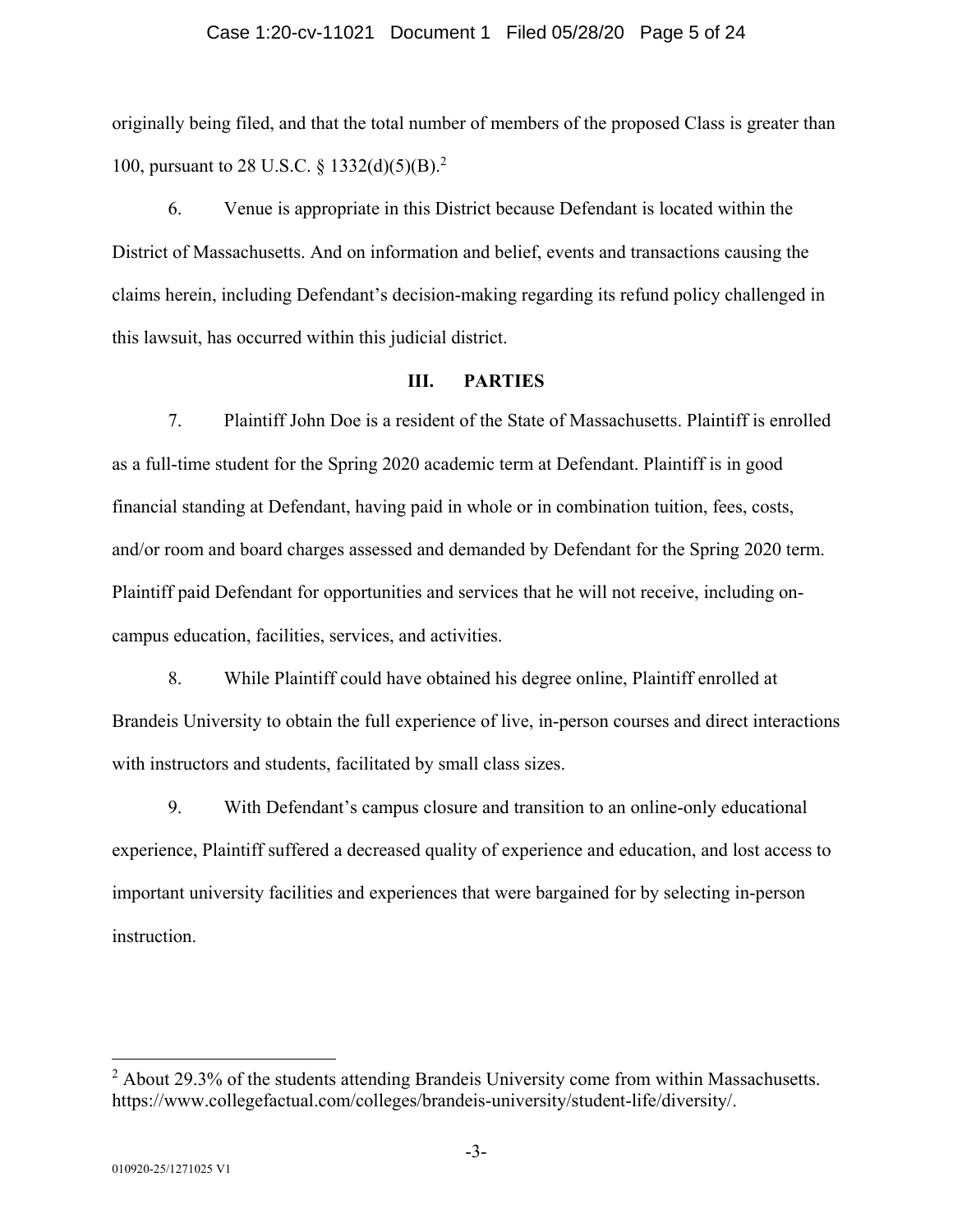### Case 1:20-cv-11021 Document 1 Filed 05/28/20 Page 6 of 24

10. Plaintiff found the transition to online learning to be disruptive and ineffective with no oversight or accountability to ensure the same quality of education as in-person instruction. For example, many courses relied heavily on presentations, class experiment participation and surveys, and debate components that were significantly hindered once the courses shifted online. One professor cancelled a week of lecture to learn how to use online platforms and did not reschedule. Another professor did not conduct any online lectures, only provided PowerPoint slides, disorganized notes, and limited assistance to students navigating course assignment guidelines. Other professors continuously revised the syllabus making it difficult for students to understand expectations and do their best work.

11. Plaintiff lost the use of important facilities for his studies, including study spaces, university libraries, lounges, the dining halls, and the art studios. He also lost access to his peers, which was a significant component in choosing an in-person academic experience.

12. Defendant effectively cancelled Plaintiff's art course after Defendant decided to revoke access to the art studios, providing students no opportunity to retrieve their work. Plaintiff could not complete the artwork he started and Defendant did not provide a feasible way for students to continue the course online. For example, Defendant did not provide any resources or support to students or art professors to facilitate an effective transition leaving students without the ability to continue art courses, or even the basic art supplies necessary to complete their artwork. Defendant has yet to provide access for Plaintiff to collect his work from the studios.

13. Additionally, Plaintiff was unable to access academic resources he often utilized during his time at Brandeis to supplement his studies, including the writing center, academic offices, and academic advisors. Plaintiff actively sought out these resources during the Spring 2020 semester but was provided minimal support.

-4-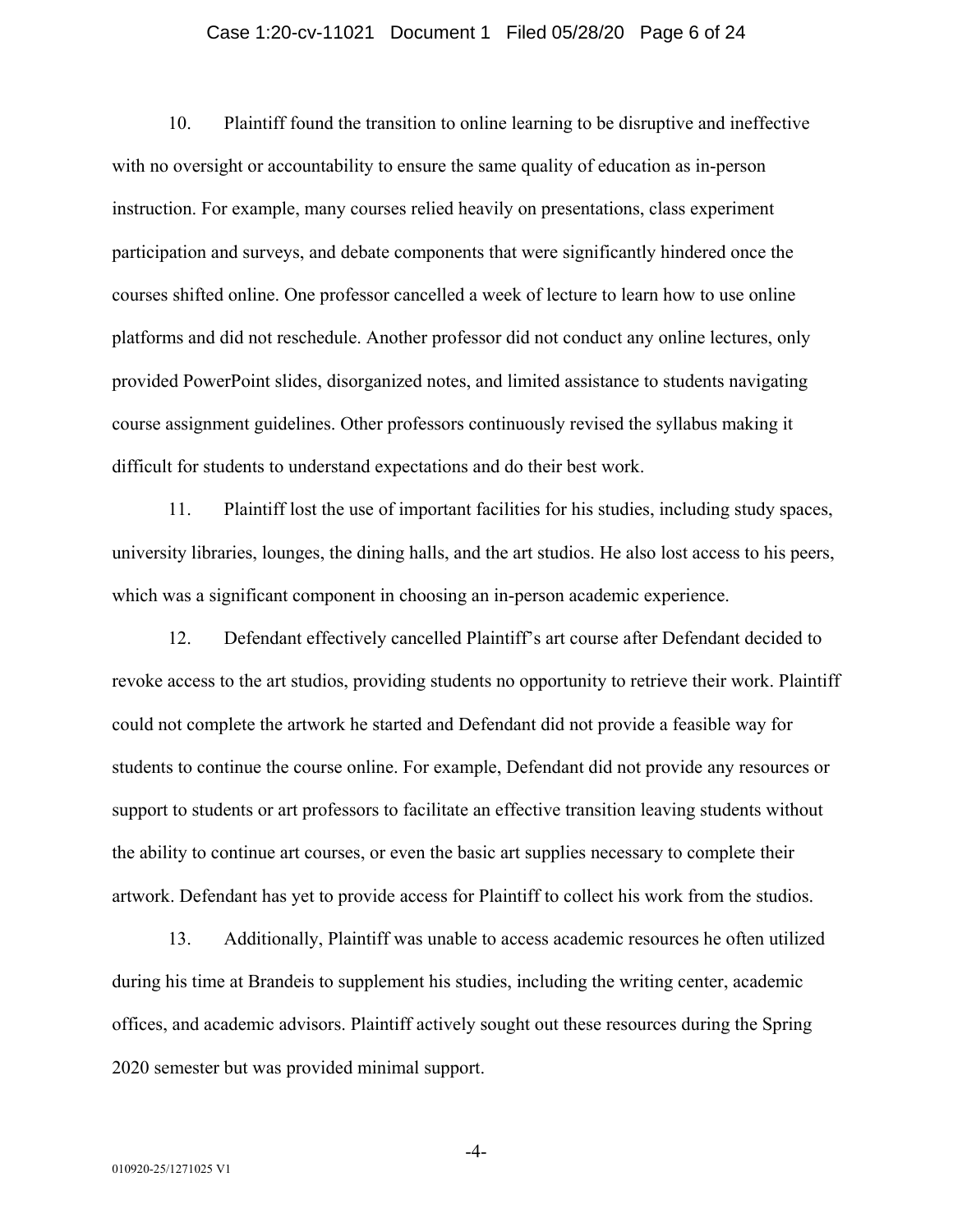14. Defendant Brandeis University is a private institute of higher education, located at 415 South Street, Waltham, MA 02453. Defendant provides Class Members with campus facilities, in-person classes, as well as a variety of other facilities for which Defendant charges Plaintiff and the Class Members.

### **IV. FACTS**

### **A. Background**

15. Founded in 1948, Brandeis has a current enrollment of approximately 5,800 students across a variety of undergraduate and graduate areas of study.

16. For the fiscal year ending June 30, 2019, Brandeis' endowment had an approximate value of \$1.074 billion. Brandeis also reported operating revenues and other support of approximately \$356.4 million, which included \$168.6 million in revenue from tuition and fees along with another \$43.3 million in residence hall and dining fees.

17. Since 1994, Brandeis has raised "more than \$1.5 billion from alumni, parents, friends, trustees, the Brandeis National Committee, and corporations and foundations."<sup>3</sup>

18. Moreover, Brandeis has received multiple national awards for overall performance in fundraising, with Brandeis' Institutional Advancement Division recognized "as one of the nation's premier fundraising operations by the Council for Advancement and Support of Education (CASE), the industry's leading professional association."4

19. While many schools nationwide offer and highlight remote learning capabilities as a primary component of their efforts to deliver educational value (*see*, *e.g.*, Western

1

<sup>&</sup>lt;sup>3</sup> https://alumni.brandeis.edu/news-events/news-archive/winship-retire.html.

<sup>4</sup> https://alumni.brandeis.edu/news-events/news-archive/case-award-2018.html.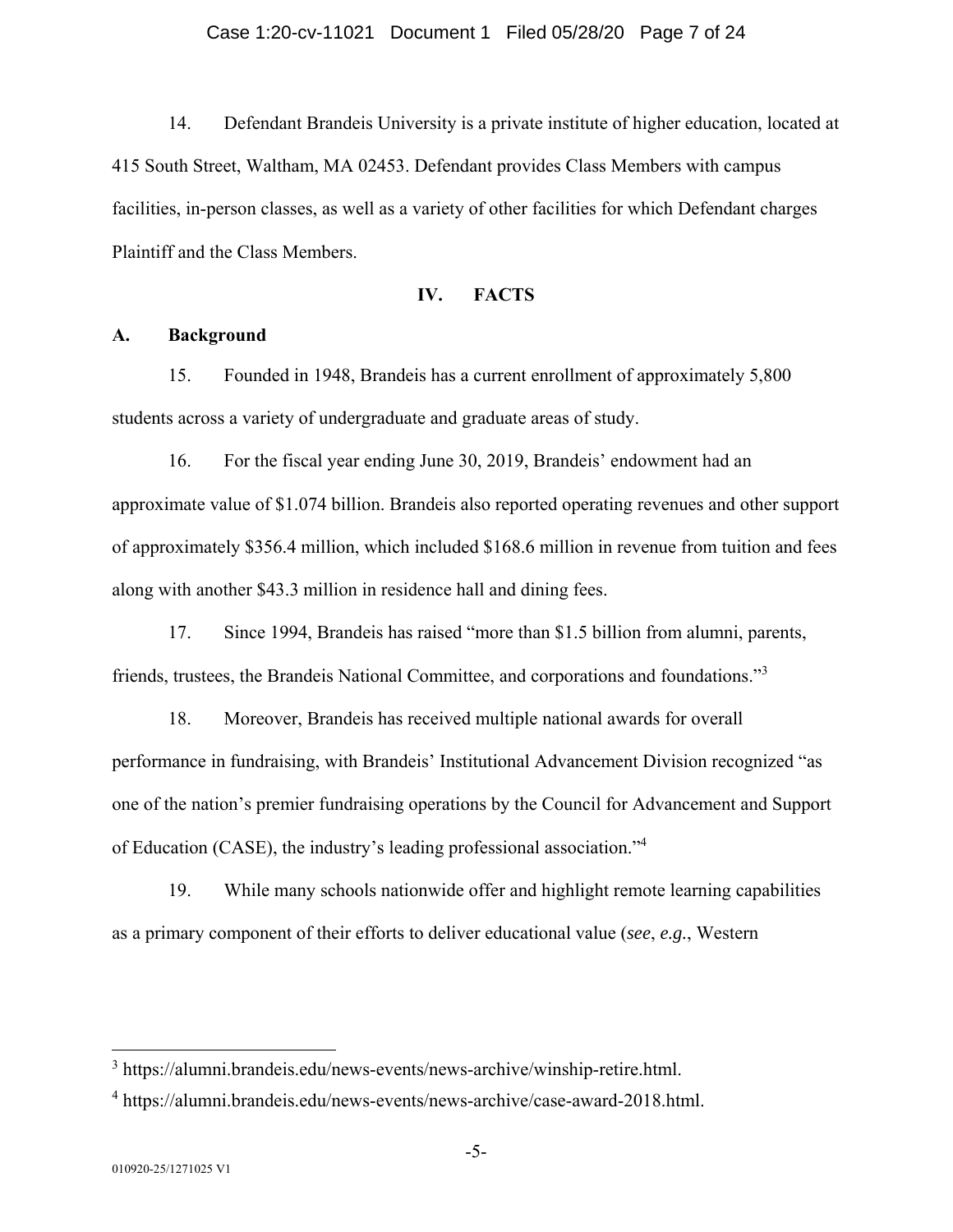### Case 1:20-cv-11021 Document 1 Filed 05/28/20 Page 8 of 24

Governors University, Southern New Hampshire University, University of Phoenix-Arizona), Defendant is not such a school.

20. Rather, a significant focus of Defendant's efforts to obtain and recruit students pertains to the campus experience it offers along with face-to-face, personal interaction with skilled and renowned faculty and staff.

21. Brandeis is a residential university where 78 percent of students live on campus all four years.<sup>5</sup>

22. Defendant recognizes that "[a] distinct hallmark of a Brandeis education is experiential learning," which "takes many forms and encompasses a variety of hands-on experiences, including research, fieldwork, community-engaged learning, internships and more. A flexible curriculum that allows students to pursue multiple academic interests, and highly accessible faculty members who are leaders in their fields, help Brandeis students make the most of their college experience."6

23. Brandeis notes that its "[u]ndergraduate courses are taught by the same worldclass scientists, scholars and artists who teach in the graduate programs and make Brandeis a leader in fields as varied as neuroscience, American history, theater arts and business," stressing that "[t]hese faculty members will know you as a person, not a number. Your professors will be able to assess your strengths (and weaknesses) and help you develop both as a student and a person."7

<sup>5</sup> https://www.brandeis.edu/admissions/studentlife/housing.html.

<sup>6</sup> https://www.brandeis.edu/admissions/academics/index.html.

<sup>7</sup> https://www.brandeis.edu/admissions/academics/research.html.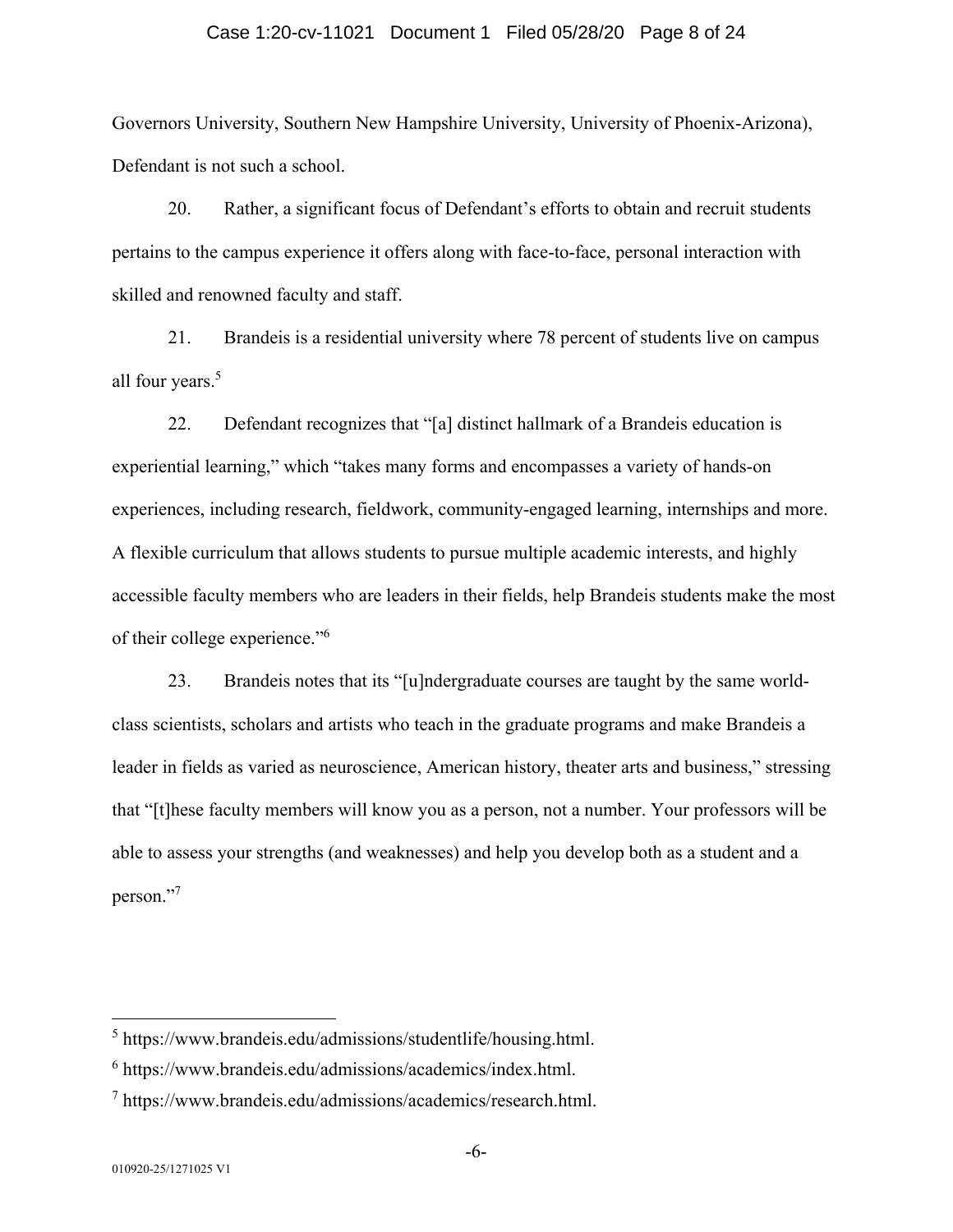### Case 1:20-cv-11021 Document 1 Filed 05/28/20 Page 9 of 24

24. Moreover, Brandeis particularly emphasizes the interpersonal connections among students, faculty, and staff, emphasizing that "because Brandeis is smaller than other research universities, it is also marked by a particular connectivity. Faculty, students and staff engage with others across departments, disciplines and interests," resulting "in an academic and social environment that is both deeply curious and collaborative."<sup>8</sup>

25. Students in the art program are able to "build an accomplished portfolio that generates an interdisciplinary exploration from studio offerings" and includes an opportunity for students to "develop a year-long portfolio of personal work."<sup>9</sup> Interacting with the art faculty "fosters students' abilities to make informed judgments and push themselves beyond expectations."<sup>10</sup>

26. As a result, Brandeis ordinarily "features a kind of connectedness you don't find elsewhere."<sup>11</sup>

27. To obtain such educational opportunities and activities, Plaintiff and the Class Members pay, in whole or in part, significant tuition, fees, and/or room and board.

28. For the Spring 2020 term, Defendant assessed undergraduate students' tuition and fee charges, including \$28,690 for undergraduate tuition and \$956 in undergraduate fees.<sup>12</sup> Total charges for a standard residence hall room (double-occupancy) and a 12-meal per week board

1

<sup>8</sup> https://www.brandeis.edu/brand/narrative/index.html.

<sup>&</sup>lt;sup>9</sup> https://www.brandeis.edu/fine-arts/undergraduate/studio-art-minor/index.html.

<sup>10</sup> https://www.brandeis.edu/fine-arts/undergraduate/index.html.

 $11$  *Id.* 

<sup>&</sup>lt;sup>12</sup> https://www.brandeis.edu/registrar/bulletin/provisional/arts-sciences/tuition.html. Notably, "[l]ibrary privileges and use of athletic facilities for the academic year are included in the full tuition fee." *Id.*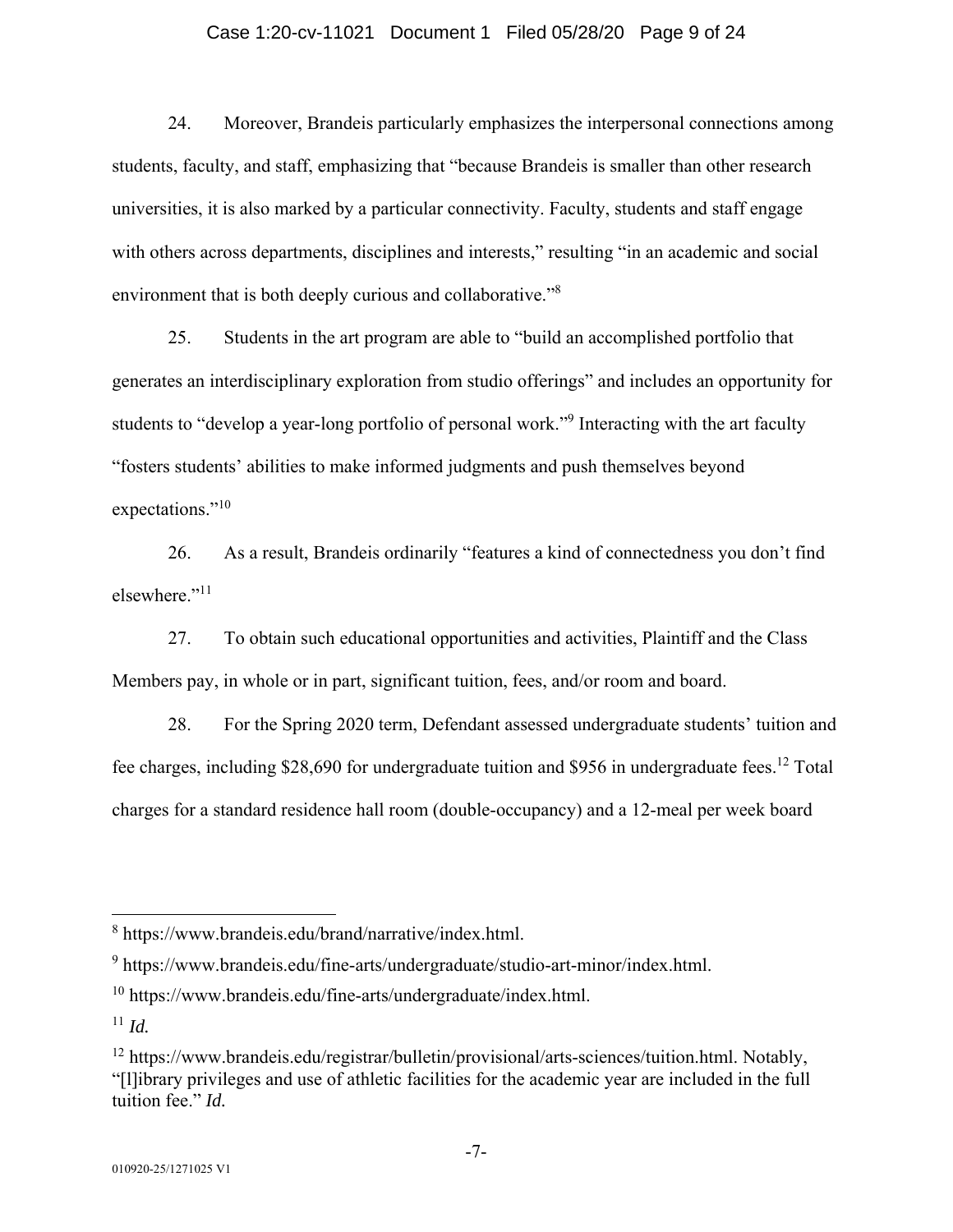#### Case 1:20-cv-11021 Document 1 Filed 05/28/20 Page 10 of 24

contract for the 2019–2020 academic year assessed at \$7,945.13 On a per course basis, Defendant assessed undergraduate students at \$6,918 (\$1,729 per credit, per term). Additionally, art courses require a \$75 studio fee per semester.

29. Defendant did the same for graduate students as well depending on the course of study. For example, for students in Brandeis' Graduate School of Arts and Sciences, Defendant charges full-time resident students at \$25,970 per term, while charging special students, postbaccalaureate students in mathematics, and part-time resident students \$6,492 per course.<sup>14</sup> As another example, Defendant charged full-time students in its MBA program \$52,250 per semester and part-time MBA students at the rate of \$5,992 per course.<sup>15</sup>

30. Such charges for study are significantly higher than online-only programs, including the limited online courses that Defendant offers.

31. Schools delivering an online-only educational experience assess significantly discounted rates for delivering such educational services. For example, Western Governor's University charges flat-rate tuition at \$3,370 per term while Southern New Hampshire University charges \$960 per course for online undergraduate programs and \$1,881 per course for online graduate programs.

32. As to Defendant, for the Spring 2020 term, Defendant offered limited online degree programs, charging such students less per credit hour for online courses. Through its Rabb School of Continuing Studies, Division of Graduate Professional Studies, Defendant offers

1

<sup>13</sup> https://www.brandeis.edu/registrar/bulletin/provisional/arts-sciences/tuition.html.

<sup>&</sup>lt;sup>14</sup> https://www.brandeis.edu/registrar/bulletin/provisional/gsas.html.

<sup>15</sup> https://www.brandeis.edu/registrar/bulletin/provisional/heller.html.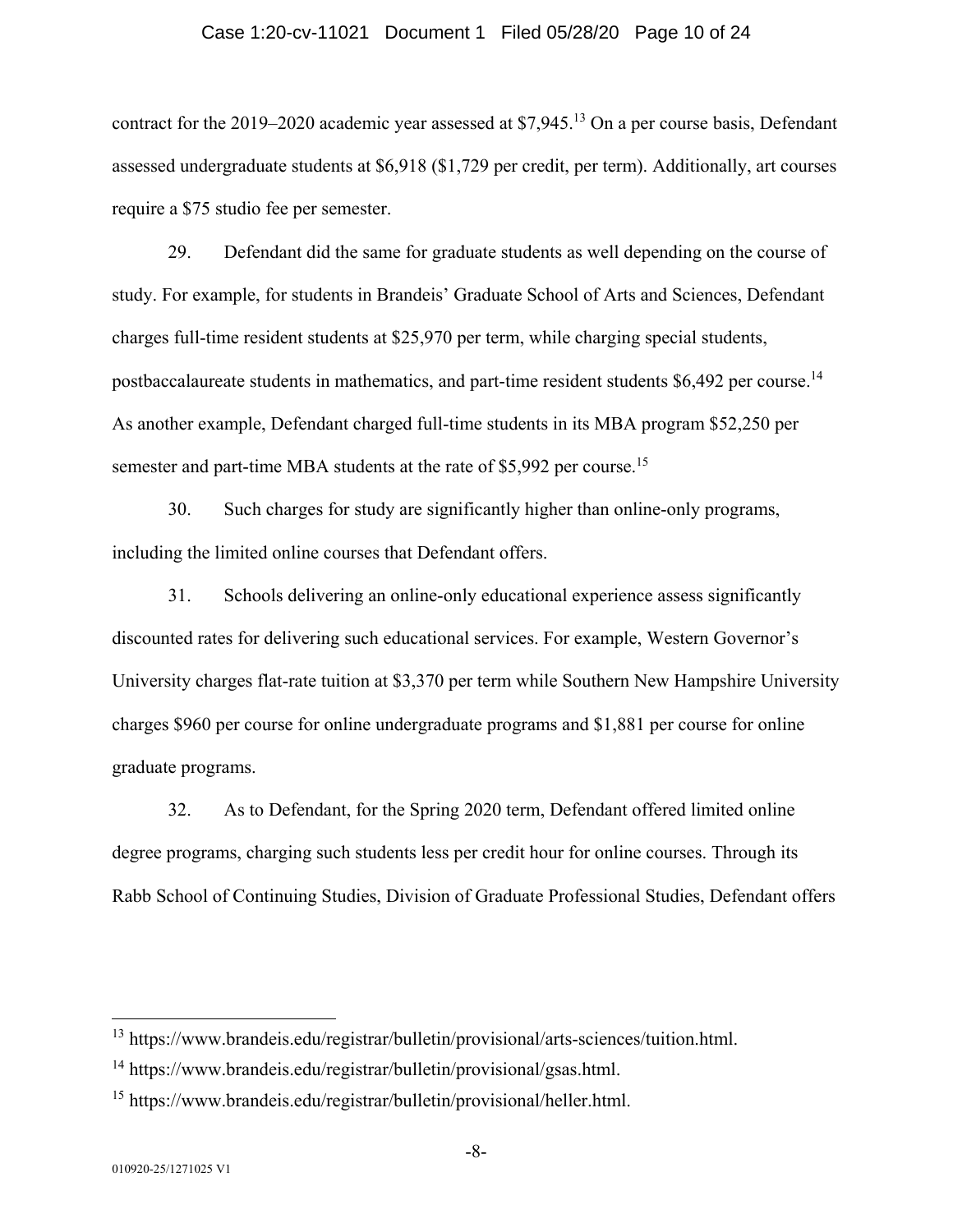### Case 1:20-cv-11021 Document 1 Filed 05/28/20 Page 11 of 24

13 Master of Science degrees in a variety of courses of study.<sup>16</sup> For the Spring 2020 term, Defendant charged students \$3,535 per three-credit course.<sup>17</sup>

### **B. The Novel Coronavirus Shutdowns And Defendant's Campus Closure**

33. On December 31, 2019, governmental entities in Wuhan, China confirmed that health authorities were treating dozens of cases of a mysterious, pneumonia-like illness. Days later, researchers in China identified a new virus that had infected dozens of people in Asia, subsequently identified and referred to as the novel coronavirus, or COVID-19.

34. By January 21, 2020, officials in the United States were confirming the first known domestic infections of COVID-19.

35. Due to an influx of thousands of new cases in China, on January 30, 2020, the World Health Organization officially declared COVID-19 as a "public health emergency of international concern."

36. By March 11, 2020, the World Health Organization declared COVID-19 a pandemic.

37. Travel and assembly restrictions began domestically in the United States on March 16, 2020, with seven counties in the San Francisco, California area announcing shelter-inplace orders. Other states, counties, and municipalities have followed the shelter-in-place orders and as of April 6, 2020, 297 million people in at least 38 states, 48 counties, 14 cities, the District of Columbia, and Puerto Rico are being urged or directed to stay home.

<sup>16</sup> https://www.brandeis.edu/registrar/bulletin/provisional/rabb.html.

 $^{17}$  *Id.*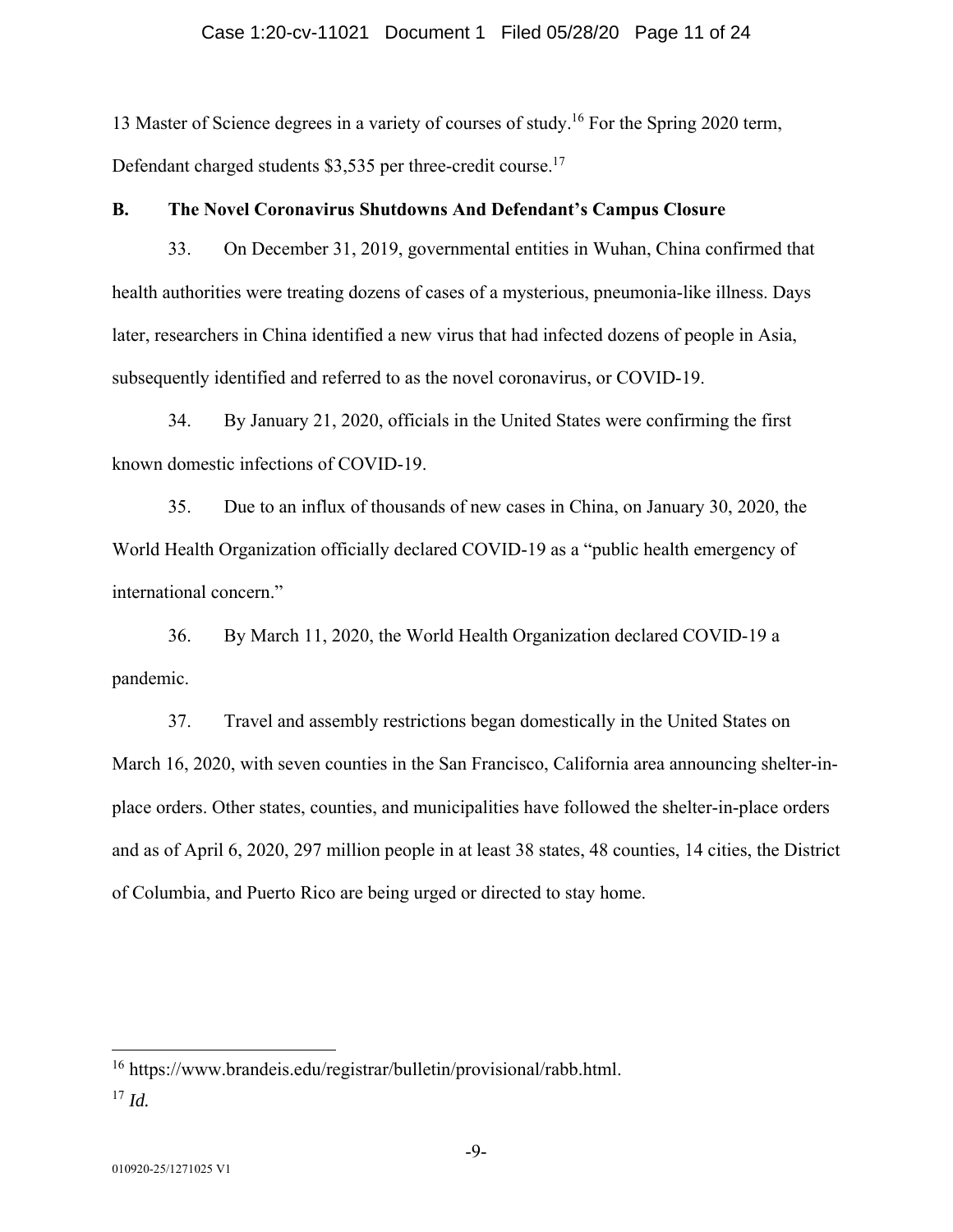#### Case 1:20-cv-11021 Document 1 Filed 05/28/20 Page 12 of 24

38. As it relates to this suit, Defendant began its response to the virus on or about February 9, 2020, when it restricted "**all Brandeis students, faculty, and staff from traveling to China on official university business, effective immediately**."18

39. On February 26, 2020, Brandeis extended its travel restrictions to Korea,<sup>19</sup> then broadened the restrictions again on March 1, 2020 when it restricted travel to Italy and Iran as well. $20$ 

40. On March 9, 2020, Defendant began restricting its campus events. Effective that day, Brandeis instructed its community to postpone, cancel, or "virtualize" events with more than 100 attendees and prohibited spectators at athletic events on campus.<sup>21</sup>

41. On March 11, 2020, Defendant officially announced that it would transfer all classes, regardless of size, to an online only format. By March 16, 2020, Defendant directed that all Brandeis classes with more than 100 students will move online, with the last day of in-person instruction for all classes, regardless of size set for March  $20$ ,  $2020$ <sup>22</sup>

42. And when the March 23–25 portion of Defendant's Spring Recess ended, "all undergraduate and graduate classes will move online for the remainder of the academic semester."23

<sup>&</sup>lt;sup>18</sup> https://www.brandeis.edu/provost/letters/2019-2020/2-9-20-coronavirus.html (emphasis in original).

<sup>19</sup> https://www.brandeis.edu/provost/letters/2019-2020/2-26-20-covid-19.html.

<sup>20</sup> https://www.brandeis.edu/provost/letters/2019-2020/3-1-20-covid-19.html.

<sup>21</sup> https://www.brandeis.edu/provost/letters/2019-2020/3-9-20-coronavirus-update.html.

<sup>22</sup> https://www.brandeis.edu/coronavirus/campus-updates/2020-03-11-covid-19-update-changesclasses-operations.html.

 $^{23}$  *Id.*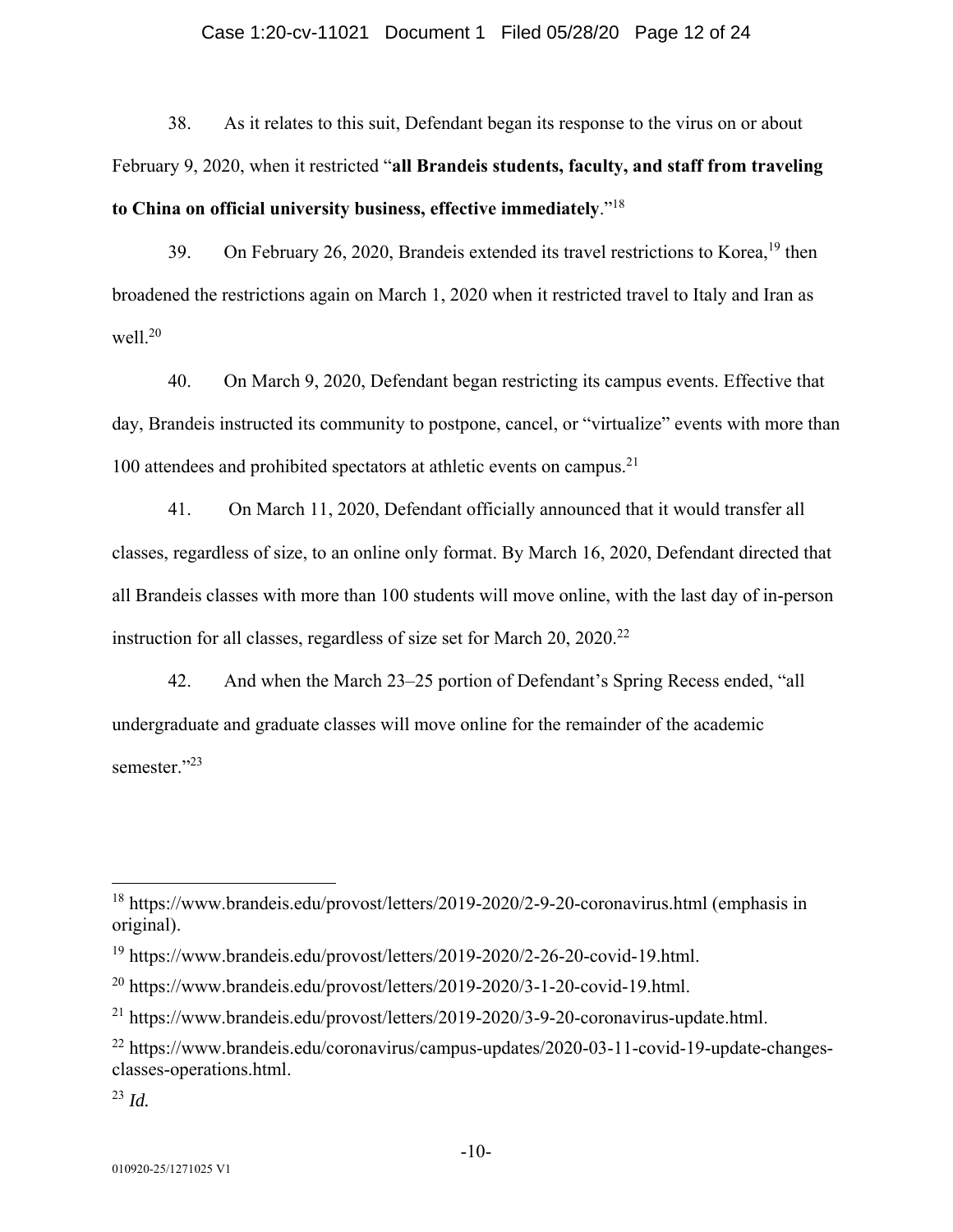### Case 1:20-cv-11021 Document 1 Filed 05/28/20 Page 13 of 24

43. Moreover, "[e]vents or meetings with more than 20 attendees, on-campus or offcampus, must be postponed, cancelled or 'virtualized.'"24

44. By March 13, 2020, Defendant encouraged students to move out of campus housing as soon as practical and that all students must move out of residents halls by March 25, 2020, other than those granted exceptions to stay in the halls.<sup>25</sup>

45. On March 16, 2020, Defendant closed its library, along with its Gosman Sports and Athletics center for all recreational activities.<sup>26</sup>

46. And in accordance with Massachusetts Governor Charlie Baker's order that all non-essential businesses in Massachusetts must close by March 24, 2020, the Brandeis campus closed to all students but those who were specifically approved to remain on campus or who had move-out dates in the next few days.<sup>27</sup> It also directed that all departments "should have determined which employees are essential and will continue to report to work on campus, and which employees will begin teleworking if they have not already."<sup>28</sup>

47. Though the reasons for such closures are justified, the fact remains that such closures and cancellations present significant loss to Plaintiff and the Class Members.

48. College students across the country have offered apt descriptions of the loss they have experienced as a result of the pandemic, highlighting the disparity between students'

 $^{24}$  *Id.* 

<sup>25</sup> https://www.brandeis.edu/coronavirus/campus-updates/2020-03-13-covid-19-importantcommunity-update.html.

<sup>&</sup>lt;sup>26</sup> https://www.brandeis.edu/coronavirus/campus-updates/2020-03-16-covid-19-update-relatedto-leaving-campus.html.

<sup>&</sup>lt;sup>27</sup> https://www.brandeis.edu/coronavirus/campus-updates/2020-03-23-governor-orders-businessclosures-in-massachusetts.html.

<sup>28</sup> https://www.brandeis.edu/coronavirus/campus-updates/2020-03-23-working-under-governorsorder-to-close-non-essential-businesses.html.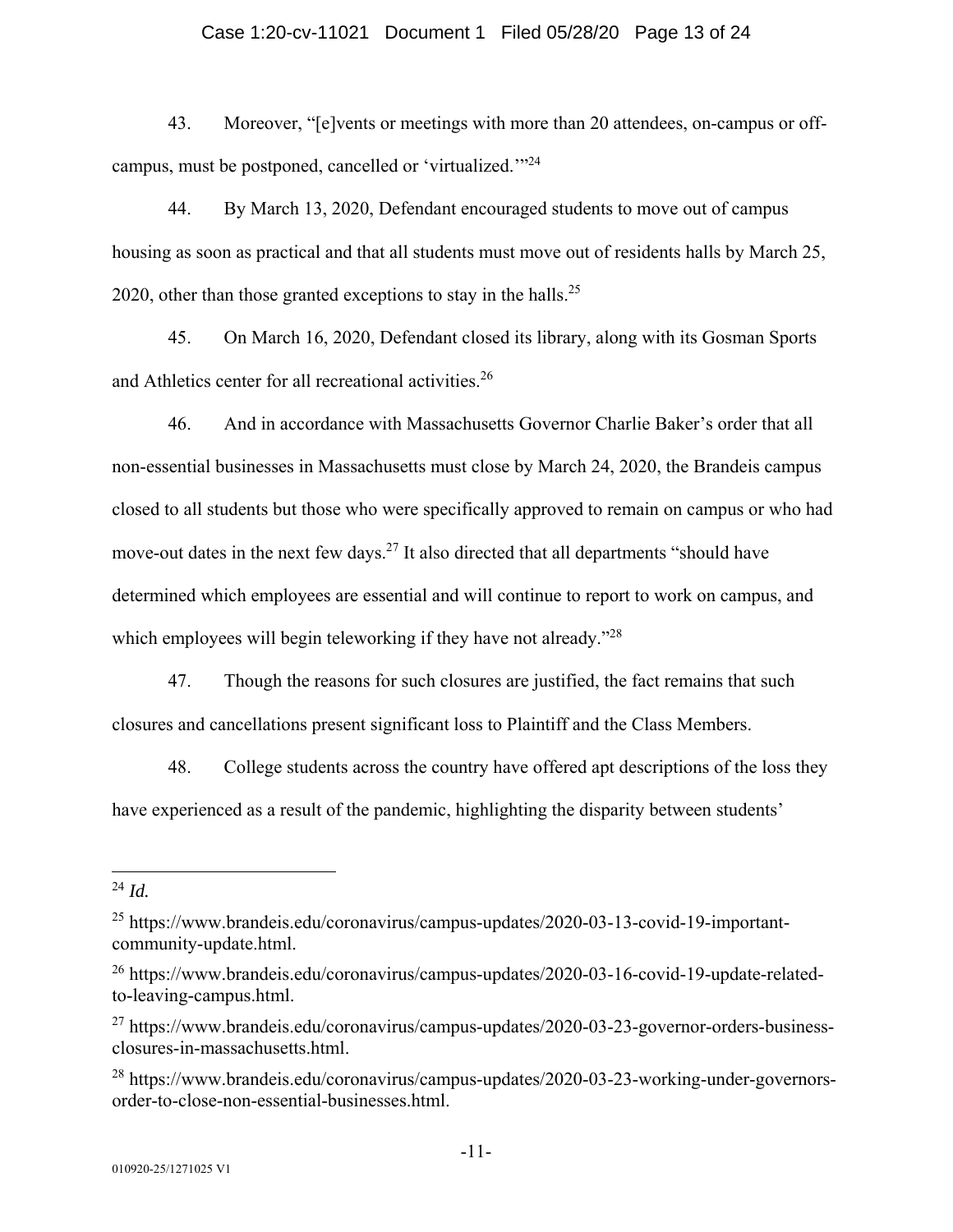### Case 1:20-cv-11021 Document 1 Filed 05/28/20 Page 14 of 24

bargained for educational experience and the experience that colleges and universities, including Defendant, now provide.

49. For example, as reported in The Washington Post, one student "wonders why he and others . . . are not getting at least a partial tuition refund. Their education, as this school year ends in the shadow of a deadly pandemic, is nothing like the immersive academic and social experience students imagined when they enrolled. But tuition remains the same: \$27,675 per semester . . . 'Our faculty are doing a good job of working with us,' said Patel, 22, who is from New Jersey. 'But at the end of the day, it's not the same as in-person learning . . . It shouldn't just be a part of the business model where, no matter what happens, you have to pay the same amount. The cost needs to reflect some of the realities."<sup>29</sup>

50. As another example, as reflected in a Change.org petition, with nearly 5,000 supporters, students at another major university highlight the loss experienced by students: "As a result of the COVID-19 global pandemic crisis, Governor Pritzker has declared a state of emergency in Illinois. In response, Northwestern University made the sensible decision to offer all Spring 2020 courses online for the start of the quarter and will likely extend this to the rest of the quarter as the situation worsens. While this is certainly the right call to ensure the health and safety of all students, Northwestern's tuition and fees do not accurately reflect the value lost by switching to online education for potentially an entire term. For the following reasons, we are seeking a partial refund of tuition and full refund of room and board for the Spring 2020 quarter. Since Northwestern is a top private university, the estimated annual cost of attendance of \$78,654 goes towards a comprehensive academic experience that cannot be fully replicated

<sup>&</sup>lt;sup>29</sup> https://www.washingtonpost.com/education/2020/04/16/college-students-are-rebellingagainst-full-tuition-after-classes-move-online/.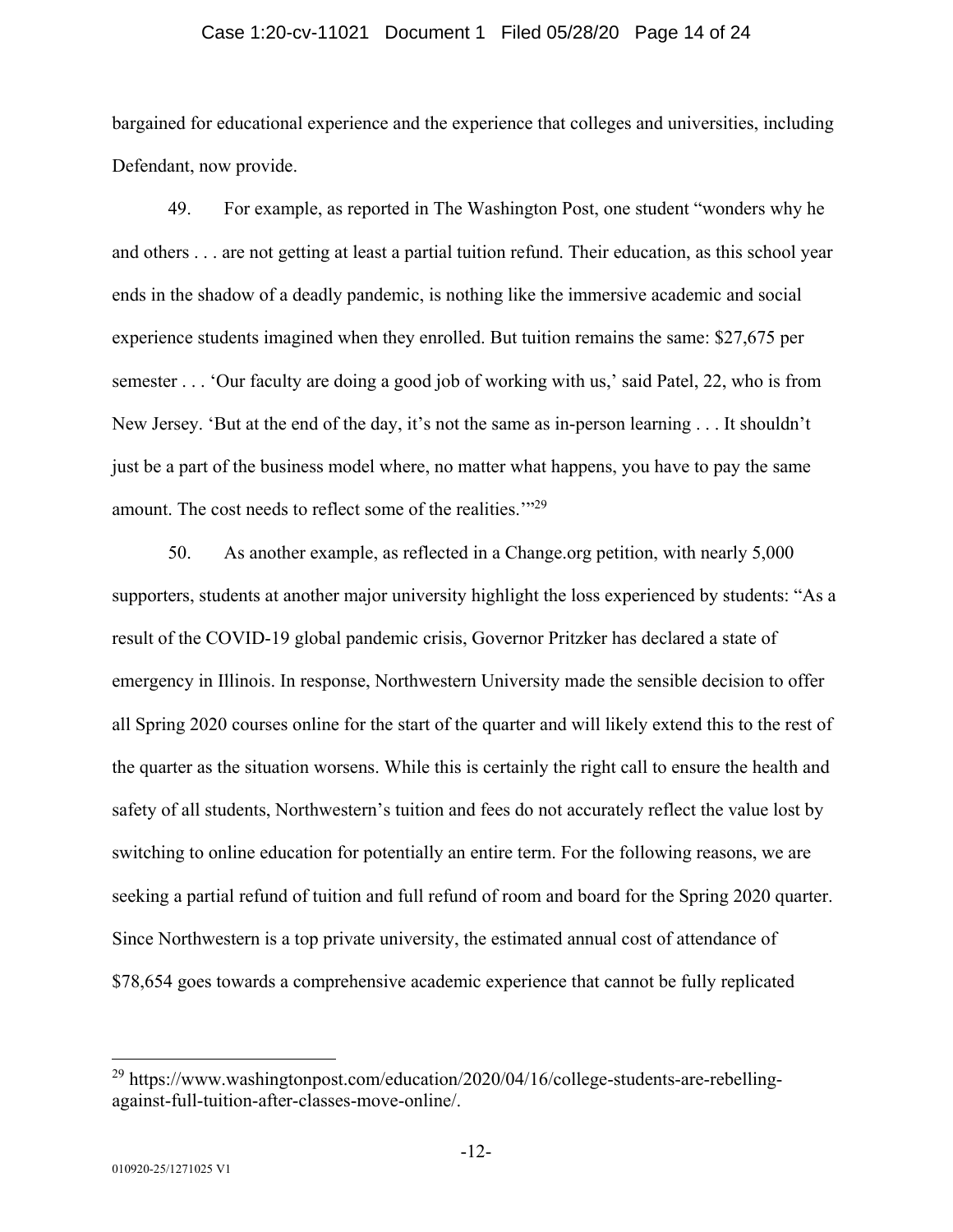### Case 1:20-cv-11021 Document 1 Filed 05/28/20 Page 15 of 24

online. Due to the COVID-19 crisis, students paying for the Northwestern experience will no longer have access to invaluable face-to-face interaction with faculty, resources necessary for specific programs, and access to facilities that enable learning."<sup>30</sup>

51. Another university's student newspaper reflects another example: "At this time, most of the campus and dorms need not be rigorously maintained. No events will be held, nor speakers hosted. The world-class education that consists in having opportunities to work and interact with academics and peers (not to mention the vast numbers of innovators, creators, doctors, organizers, and more that congregate on our campus) will no longer be provided."<sup>31</sup>

52. Brandeis students echo such concerns.

53. For example, the Brandeis Hoot compiled various quotes from Brandeis students

"to give their thoughts surrounding the latest developments" related to the virus:

"Don't cancel graduation. Don't cancel senior week. Don't cancel Springfest. Or, refund me half my tuition."

\*\*\*

"I would like some tuition back or funding for my work, because online classes mean I physically will be unable to continue my studies (my painting thesis—as I will lose studio access and resources)."32

54. And as reflected in an editorial from the Brandeis Hoot's editorial board:

We, the editorial board of The Brandeis Hoot, feel the weight of the impact of the university's decision to transition to online learning. This change to our lives and our college careers will no doubt affect our memory of Brandeis and our time here, especially for the Class of 2020 as they approach graduation. The sadness and anger that students feel for the loss of events, practices and performances is undeniable. So much work and effort was put into

<sup>30</sup> https://www.change.org/p/northwestern-university-tuition-fees-reduction-for-spring-2020.

<sup>31</sup> https://www.chicagomaroon.com/article/2020/3/19/uchicago-lower-tuition-spring-2020/.

<sup>32</sup> http://brandeishoot.com/2020/03/13/class-of-2020-responds-to-online-transition/.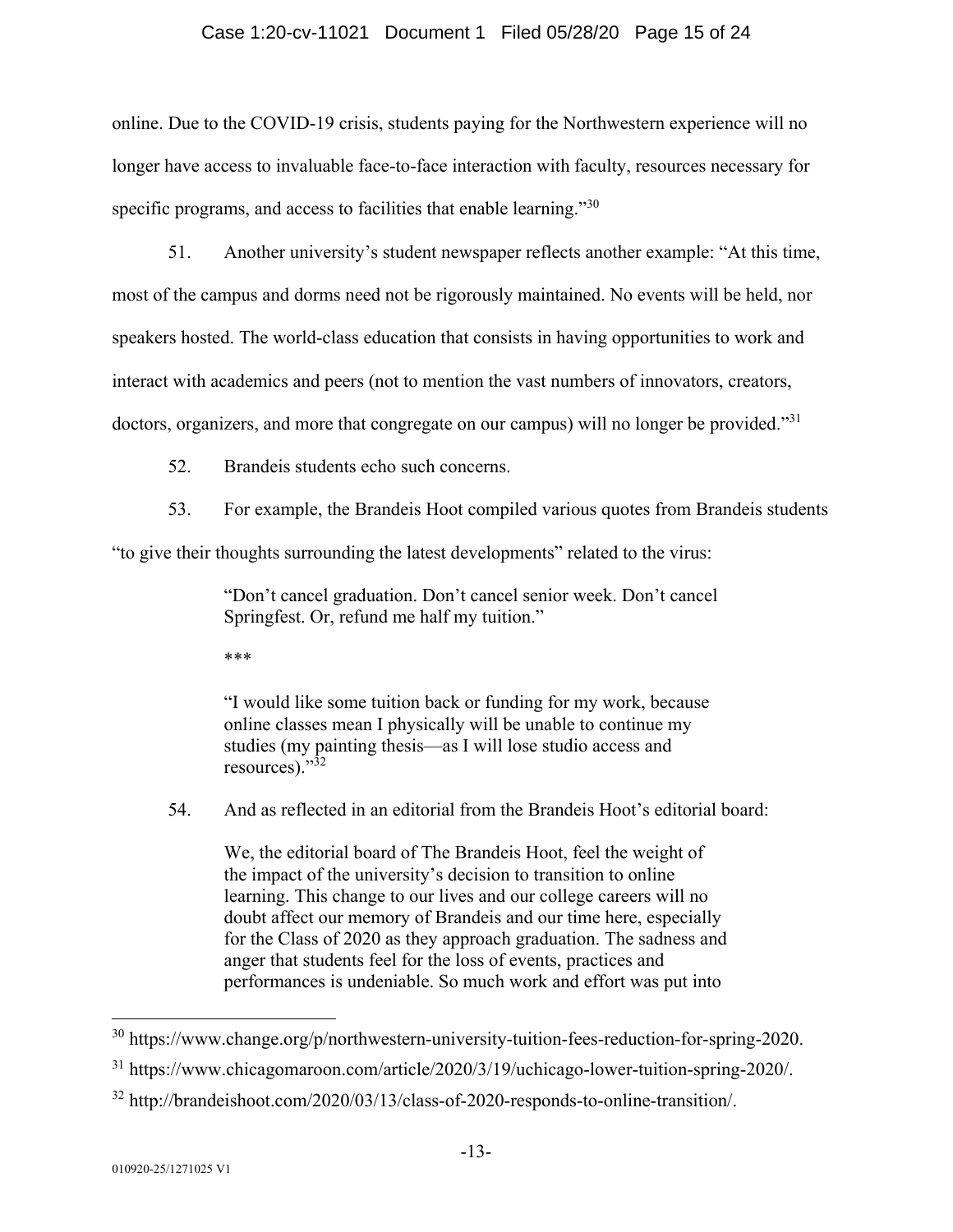these endeavors, and we respect how difficult it is to have to give up on them. $33$ 

# **C. Defendant's Refusal To Issue Tuition And Fee Refunds**

55. While Brandeis has adjusted student accounts with prorated credits for room and

board based on the date students move out, Defendant has refused to give a prorated refund for

fees paid for student services students cannot use because those services were curtailed,

eliminated, or because the student followed the university's instruction to leave the campus and

return home.

56. Defendant has also refused to provide any tuition adjustments, despite the

significant changes Defendant implemented to student life, learning, and programs.

57. In a list of FAQ's, Brandeis offers the following policy as support for its refusal to

provide tuition adjustments:

# **Will my spring tuition be refunded because courses are no longer in person?**

Brandeis is continuing to provide all courses that were underway in the spring semester. Our students are receiving course credit, and making the same progress toward their degrees as they would otherwise. The reality in which we are currently living is not one that anyone anticipated; Brandeis faculty are continuing to work with all students to provide them with the attention and academic material that is the hallmark of a Brandeis education despite the current challenges.

Online education is not less expensive to provide than in-person learning, and Brandeis has incurred significant unanticipated expenses around this transition. The same faculty are teaching the courses and the delivery mechanisms and support add challenges and costs, all while the existing expenses of maintaining the university's campus remain.

In addition to transforming the delivery of our academic program to the online environment, all of Brandeis' student services are

 $\overline{a}$ 33 http://brandeishoot.com/2020/03/13/on-the-universitys-covid-19-response/.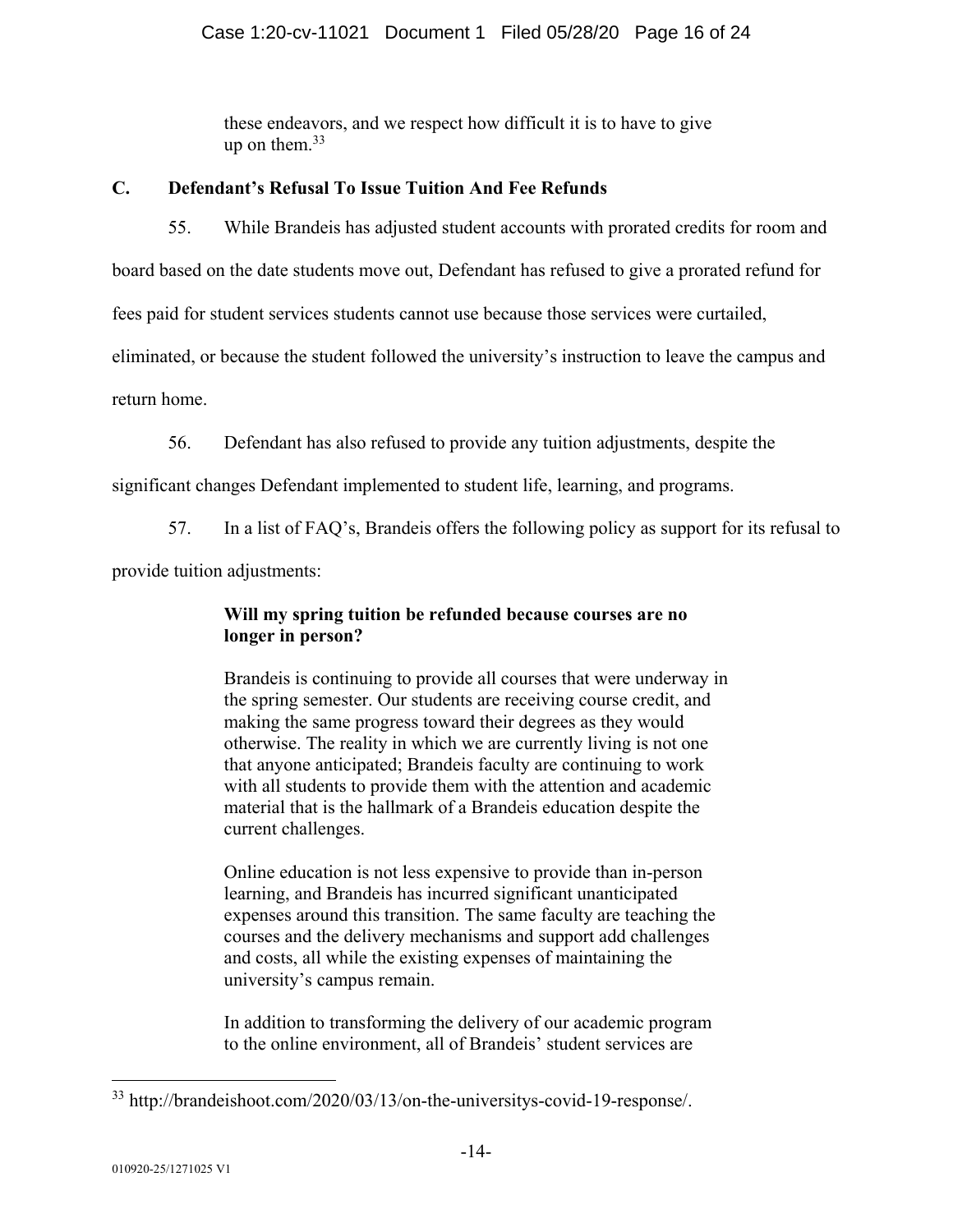being delivered online, from our library to our career center to our spiritual life services. Because Brandeis is working hard to provide students with continued access to coursework and services, students will receive credit and will not experience delays in their graduation dates, tuition will not be refunded for the spring semester.<sup>34</sup>

# **V. CLASS ACTION ALLEGATIONS**

58. Plaintiff sues under Rule 23(a), (b)(2), and Rule 23(b)(3) of the Federal Rules of

Civil Procedure, on behalf of himself and a Class defined as follows:

All persons enrolled at Defendant for the Spring 2020 term who paid Defendant, in whole or in part, tuition, fees, and/or room and board for in-person instruction and use of campus facilities, but were denied use of and/or access to in-person instruction and/or campus facilities by Defendant.

Excluded from the Class is Defendant, any entity in which Defendant has a controlling interest, and Defendant's legal representatives, predecessors, successors, assigns, and employees. Further excluded from the Class is this Court and its employees. Plaintiff reserves the right to modify or amend the Class definition including through the creation of sub-classes if necessary, as appropriate, during this litigation.

59. The definition of the Class is unambiguous. Plaintiff is a member of the Class Plaintiff seeks to represent. Class Members can be notified of the class action through contact information and/or address lists maintained in the usual course of business by Defendant.

60. Per Rule 23(a)(1), Class Members are so numerous and geographically dispersed that their individual joinder of all Class Members is impracticable. The precise number of Class members is unknown to Plaintiff but may be ascertained from Defendant's records. However, given the thousands of students enrolled at Defendant in a given year, that number greatly

<sup>&</sup>lt;sup>34</sup> https://www.brandeis.edu/student-financial-services/faqs.html.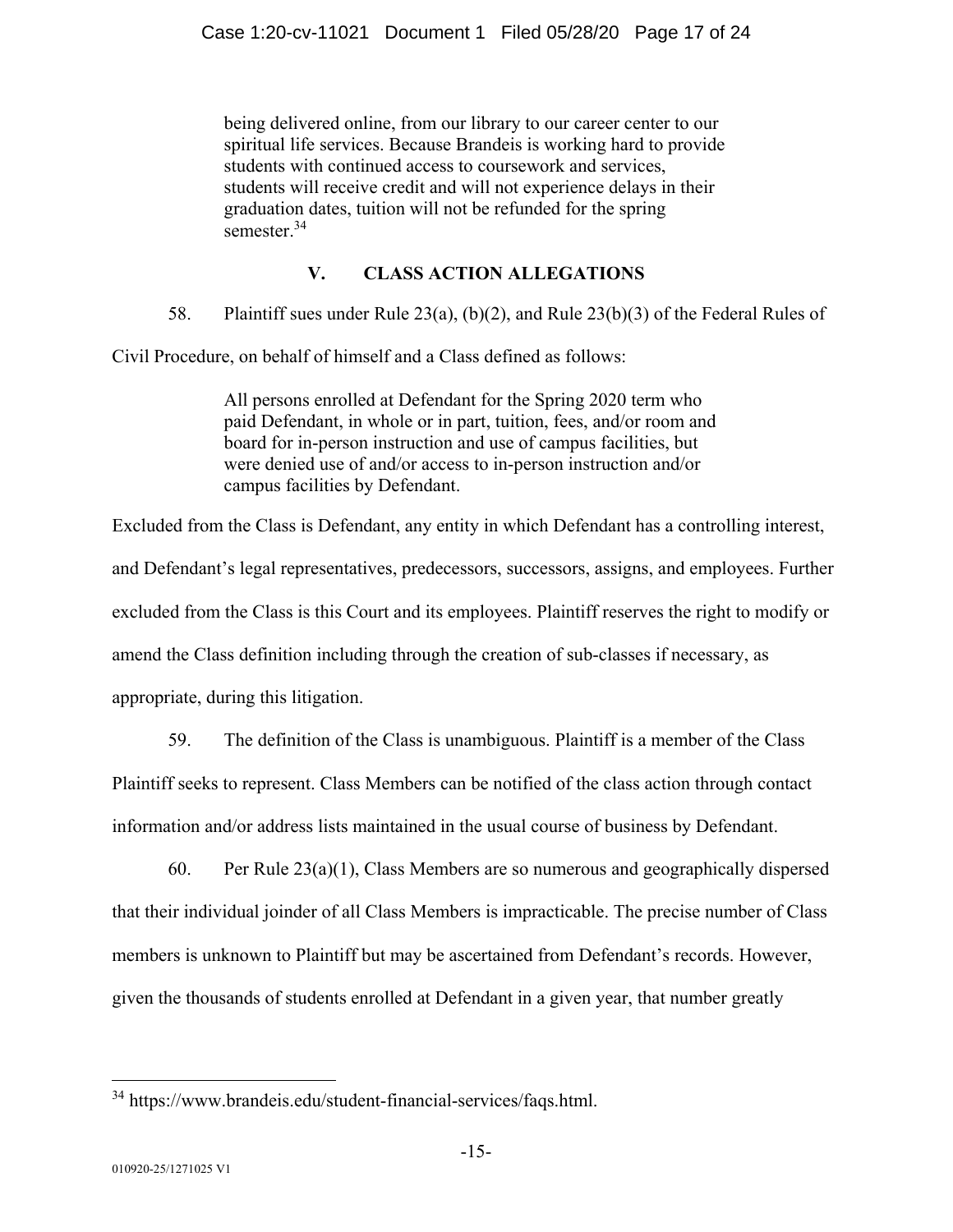### Case 1:20-cv-11021 Document 1 Filed 05/28/20 Page 18 of 24

exceeds the number to make joinder possible. Class Members may be notified of the pendency of this action by recognized, Court-approved notice dissemination methods, which may include U.S. Mail, electronic mail, Internet postings, and/or published notice.

61. Defendant has acted or refused to act on grounds generally applicable to Plaintiff and the Class Members, making appropriate final injunctive relief and declaratory relief regarding the Class under Rule 23(b)(2).

62. Consistent with Rule  $23(a)(2)$ , Defendant engaged in a common course of conduct giving rise to the legal rights sought to be enforced by the Class Members. Similar or identical legal violations are involved. Individual questions pale by comparison to the numerous common questions that predominate. The injuries sustained by the Class Members flow, in each instance, from a common nucleus of operative facts—Defendant's campus closure and student evictions, its complete transition to online classes, and Defendant's refusal to fully refund tuition, fees, and/or room and board.

63. Additionally, common questions of law and fact predominate over the questions affecting only individual Class Members under Rule 23(a)(2) and Rule 23(b)(3). Some of the common legal and factual questions include:

- a. Whether Defendant engaged in the conduct alleged;
- b. Whether Defendant has a policy and/or procedure of denying refunds, in whole or in part, to Plaintiff and the Class Members;
- c. Whether Defendant breached identical contracts with Plaintiff and the Class Members;
- d. Whether Defendant violated the common law of unjust enrichment;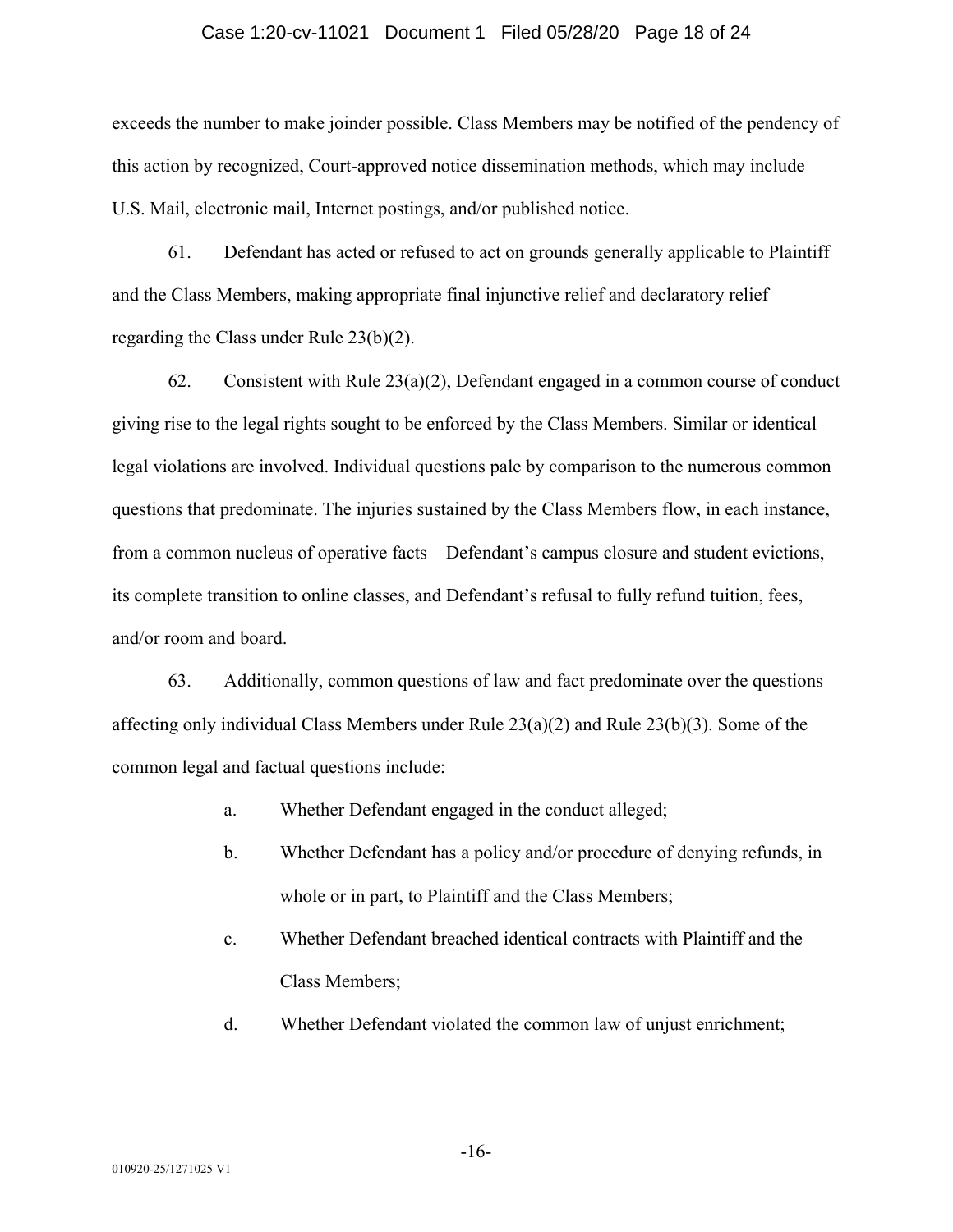- e. Whether Defendant converted Plaintiff and the Class Members refunds and/or rights to refunds; and
- f. The nature and extent of damages and other remedies to which the conduct of Defendant entitles the Class Members.

64. The Class Members have been damaged by Defendant through its practice of denying refunds to Class Members.

65. Plaintiff's claims are typical of the claims of the other Class Members under Rule 23(a)(3). Plaintiff is a student enrolled at Defendant in the Spring 2020 term. Like other Class Members, Plaintiff was instructed to leave Defendant's campus, forced to take online classes, and has been completely or partially denied a refund for tuition, fees, and/or room and board.

66. Plaintiff and Plaintiff's counsel will fairly and adequately protect the interests of the Class as required by Rule  $23(a)(4)$ . Plaintiff is familiar with the basic facts that form the bases of the Class Members' claims. Plaintiff's interests do not conflict with the interests of the other Class Members he seeks to represent. Plaintiff has retained counsel competent and experienced in class action litigation and intends to prosecute this action vigorously. Plaintiff's counsel has successfully prosecuted complex class actions, including consumer protection class actions. Plaintiff and Plaintiff's counsel will fairly and adequately protect the interests of the Class Members.

67. The class action device is superior to other available means for the fair and efficient adjudication of the claims of Plaintiff and the Class Members under Rule 23(b)(3). The relief sought per individual members of the Class is small given the burden and expense of individual prosecution of the potentially extensive litigation necessitated by the conduct of Defendant. It would be virtually impossible for the Class Members to seek redress individually.

-17-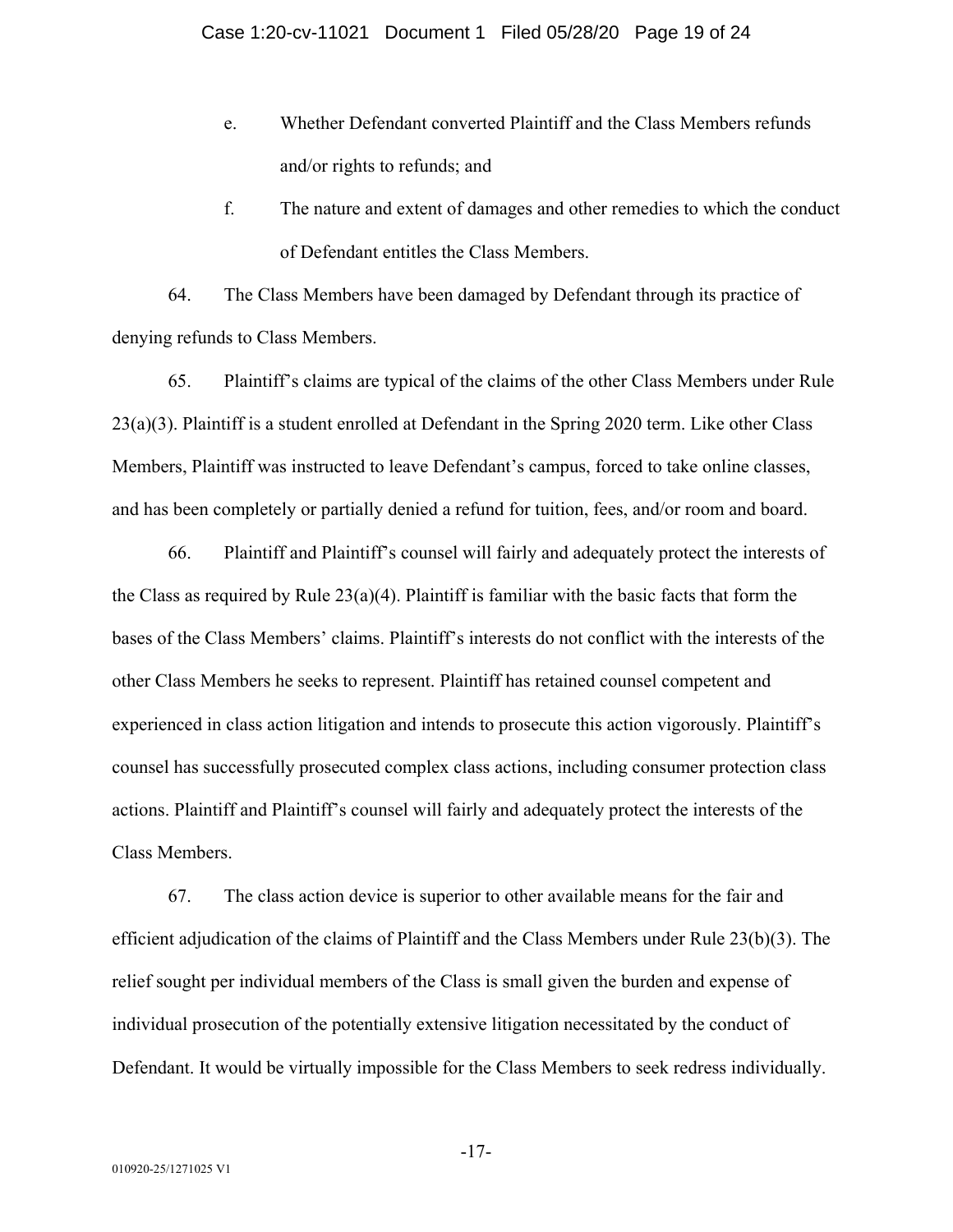### Case 1:20-cv-11021 Document 1 Filed 05/28/20 Page 20 of 24

Even if the Class Members themselves could afford such individual litigation, the court system could not.

68. In addition under Rule 23(b)(3)(A), individual litigation of the legal and factual issues raised by the conduct of Defendant would increase delay and expense to all parties and to the court system. The class action device presents far fewer management difficulties and provides the benefits of a single, uniform adjudication, economies of scale, and comprehensive supervision by a single court.

69. Under Rule  $23(b)(3)(C)$ , it is desirable to concentrate the litigation of the claims of Plaintiff and the Class Members in this forum given that Defendant is located within this judicial district and discovery of relevant evidence will occur within this district.

70. Given the similar nature of the Class Members' claims and the absence of material differences in the state statutes and common laws upon which the Class Members' claims are based, a nationwide Class will be easily managed by the Court and the parties per Rule 23(b)(3)(D).

# **VI. CAUSES OF ACTION COUNT I**

### **BREACH OF CONTRACT**

71. Plaintiff restates and re-alleges, and incorporates herein by reference, the preceding paragraphs as if fully set forth herein.

72. Plaintiff and the Class Members entered into identical, binding contracts with Defendant.

73. Under their contracts with Defendant, Plaintiff and the members of the Class paid Defendant tuition, fees, and/or room and board charges for Defendant to provide in-person instruction, access to Defendant's facilities, and/or housing services.

-18-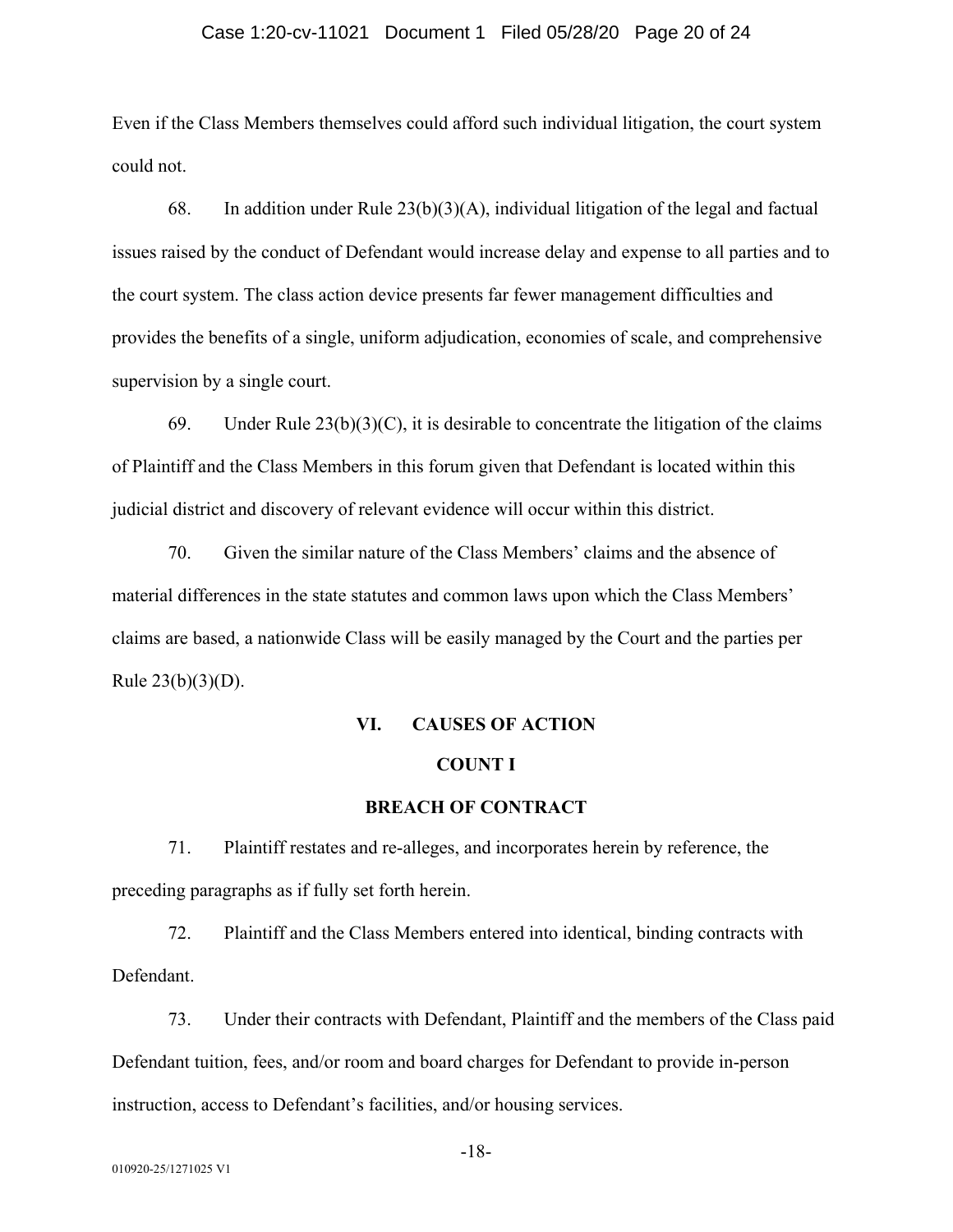### Case 1:20-cv-11021 Document 1 Filed 05/28/20 Page 21 of 24

74. Plaintiff and the Class Members have fulfilled all expectations, having paid Defendant for all Spring 2020 term financial assessments.

75. However, Defendant has breached such contracts, failed to provide those services and/or has not otherwise performed as required by the contract between Plaintiff and the Class Members and Defendant. Defendant has moved all classes to online classes, has restricted or eliminated Plaintiff and the Class Members' ability to access university facilities, and/or has evicted Plaintiff and the Class Members from campus housing. In doing so, Defendant has and continues to deprive Plaintiff and the Class Members from the benefit of their bargains with Defendant.

76. Plaintiff and the Class Members have been damaged as a direct and proximate result of Defendant's breach.

77. Plaintiff and members of the Class are entitled to damages, including but not limited to tuition refunds, fee refunds, and/or room and board refunds.

### **COUNT II**

#### **UNJUST ENRICHMENT**

78. Plaintiff restates and re-alleges, and incorporates herein by reference, the preceding paragraphs as if fully set forth herein.

79. At all times relevant hereto, Plaintiff and the Class Members directly conferred non-gratuitous benefits upon Defendant, *i.e.*, monetary payments for tuition, fees, and/or room and board, so that Plaintiff and the Class Members could avail themselves of in-person educational opportunities and utilize campus facilities, including campus dormitories.

80. Defendant knowingly accepted the benefits conferred upon it by Plaintiff and the Class Members.

-19-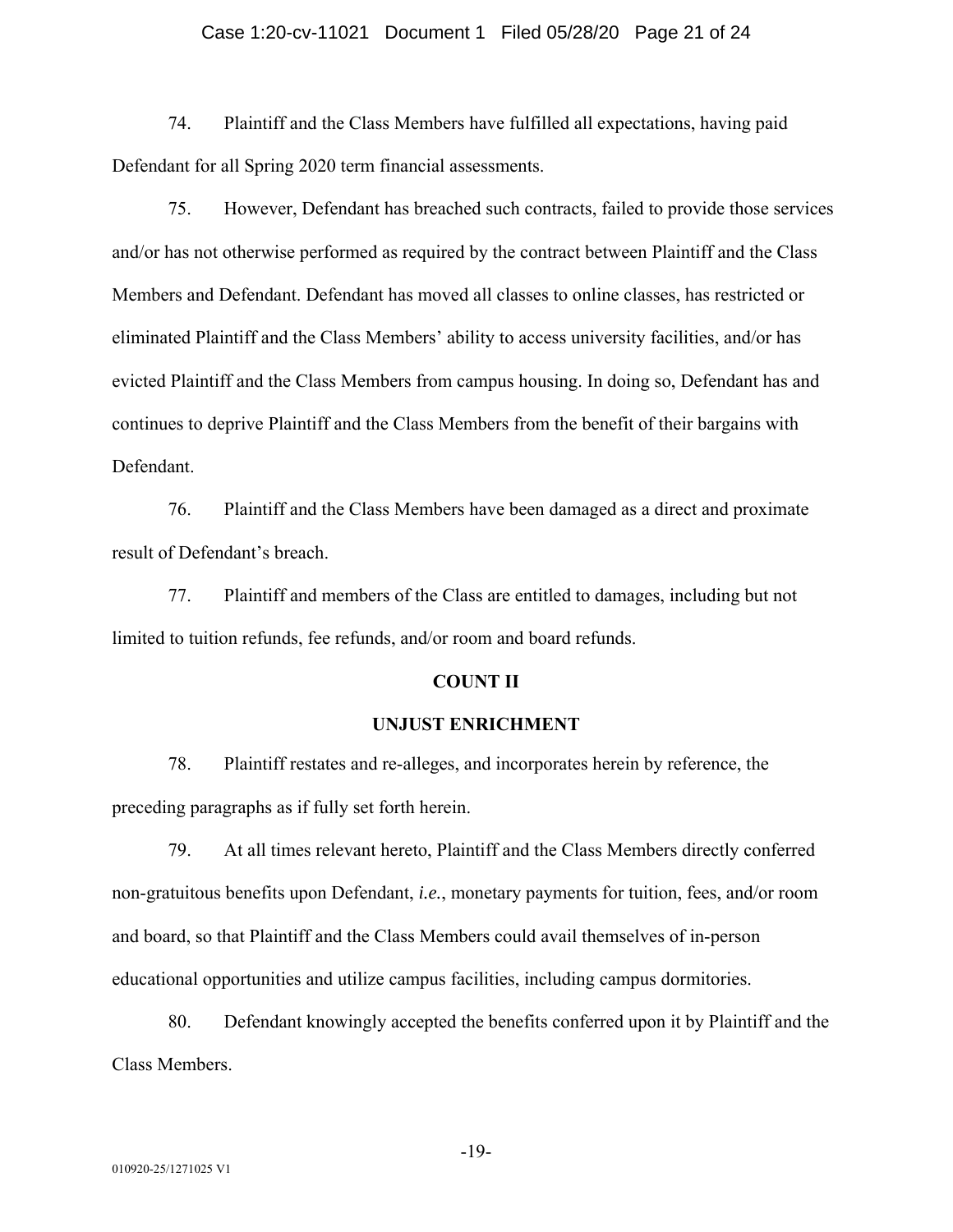#### Case 1:20-cv-11021 Document 1 Filed 05/28/20 Page 22 of 24

81. Defendant appreciated or knew of the non-gratuitous benefits conferred upon it by Plaintiff and members of the Class.

82. Defendant accepted or retained the non-gratuitous benefits conferred by Plaintiff and members of the Class, with full knowledge and awareness that, because of Defendant's unjust and inequitable actions, Plaintiff and members of the Class are entitled to refunds for tuition, fees, and/or room and board.

83. Retaining the non-gratuitous benefits conferred upon Defendant by Plaintiff and members of the Class under these circumstances made Defendant's retention of the nongratuitous benefits unjust and inequitable.

84. Because Defendant's retention of the non-gratuitous benefits conferred by Plaintiff and members of the Class is unjust and inequitable, Plaintiff and members of the Class are entitled to, and seek disgorgement and restitution of, the benefits unjustly retained, whether in whole or in part, including through refunds for tuition, fees, and/or room and board.

### **COUNT III**

#### **CONVERSION**

85. Plaintiff restates and re-alleges, and incorporates herein by reference, the preceding paragraphs as if fully set forth herein.

86. Plaintiff and the other members of the Class have an undisputed right to receive educational services, activities, and access Defendant's facilities for the Spring 2020 term. Plaintiff and the Class Members obtained such rights by paying Defendant tuition, fees, and/or room and board and by otherwise remaining in good standing with Defendant.

87. Defendant wrongfully exercised control over and/or intentionally interfered with the rights of Plaintiff and members of the Class by effectively closing its campus to in-person education and switching to an online-only format, discontinuing paid-for services, and evicting

-20-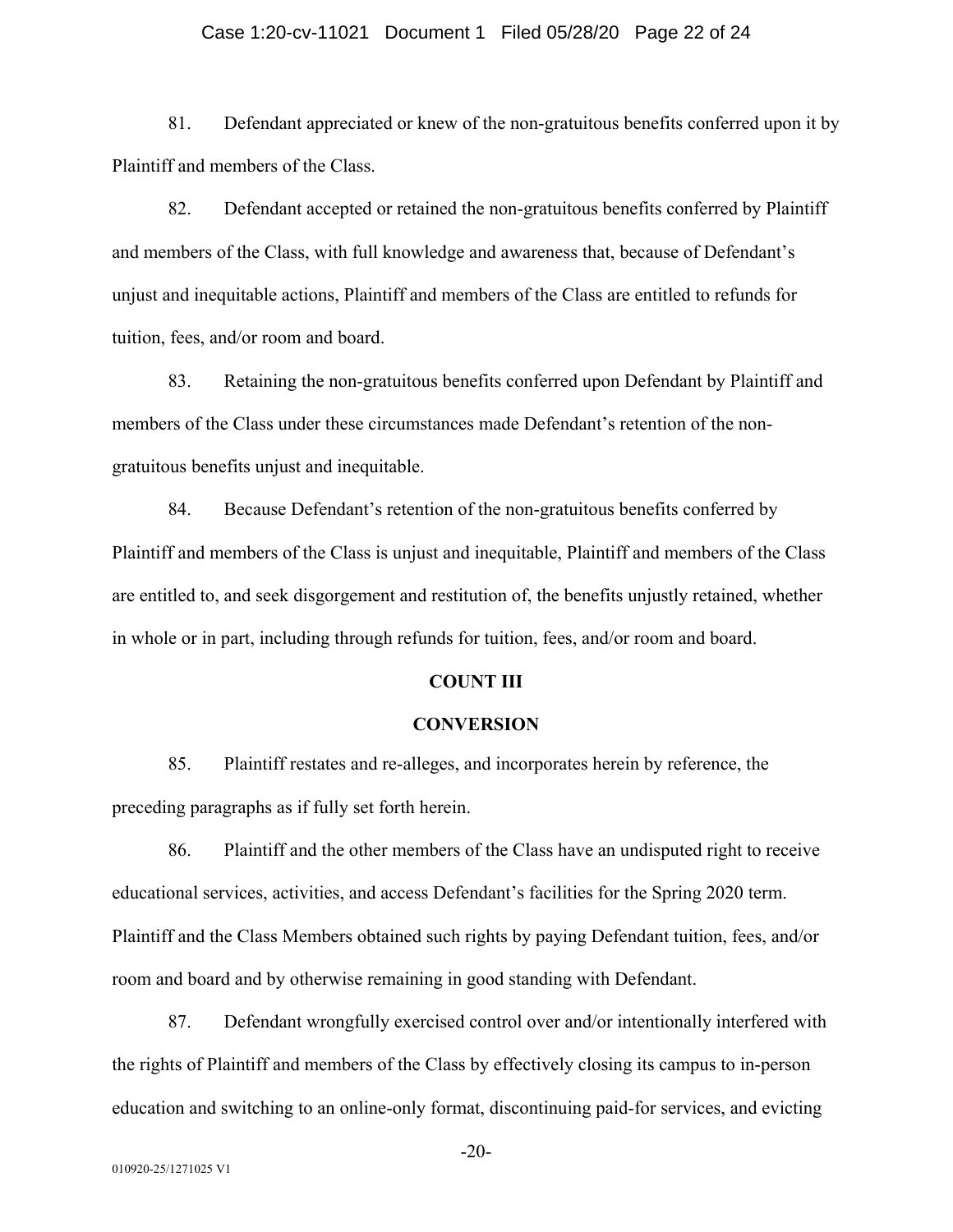### Case 1:20-cv-11021 Document 1 Filed 05/28/20 Page 23 of 24

students from campus housing. All the while, Defendant has unlawfully retained the monies Plaintiff and the Class Members paid Defendant as well as barred Plaintiff from Defendant's facilities.

88. Defendant deprived Plaintiff and the other Class Members of the rights and benefits for which they paid Defendant tuition, fees, and/or room and board.

89. Plaintiff and/or Class Members have requested and/or demanded that Defendant issue refunds.

90. Defendant's interference with the rights and services for which Plaintiff and members of the Class paid damaged Plaintiff and the members of the Class, in that they paid for rights, benefits, services, and/or facility access, but Defendant has deprived Plaintiff and members of the Class of their rights, benefits, services, and/or facility access.

### **PRAYER FOR RELIEF**

WHEREFORE, Plaintiff and Class Members request that the Court enter an order or judgment against Defendant including:

A. Certification of the action as a Class Action under Rules 23(b)(2) and 23(b)(3) of the Federal Rules of Civil Procedure, and appointment of Plaintiff as Class Representative and his counsel of record as Class Counsel;

B. Damages in the amount of unrefunded tuition, fees, and/or room and board;

C. Actual damages and all such other relief as provided under the law;

D. Pre-judgment and post-judgment interest on such monetary relief;

E. Other appropriate injunctive relief as permitted by law or equity, including an order enjoining Defendant from retaining refunds for tuition, fees, and/or room and board;

F. The costs of bringing this suit, including reasonable attorney's fees; and

-21-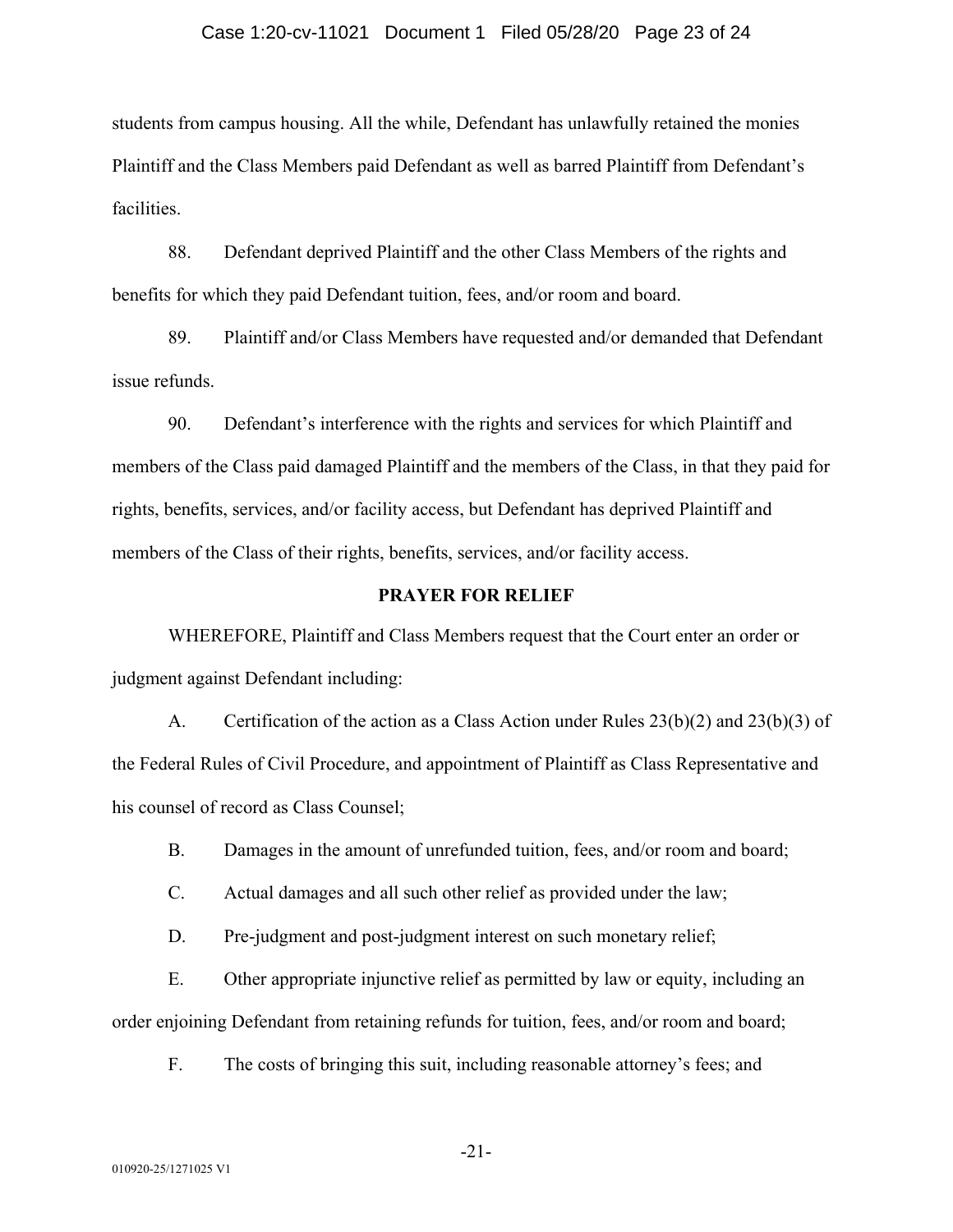G. All other relief to which Plaintiff and members of the Class may be entitled by law or in equity.

**JURY DEMAND** 

Plaintiff demands trial by jury on his own behalf and on behalf of Class Members.

Dated: May 28, 2020 Respectfully submitted,

 By: /*s/ Kristie LaSalle*  Kristie LaSalle (BBO #692891) HAGENS BERMAN SOBOL SHAPIRO LLP 55 Cambridge Parkway, Suite 301 Cambridge, MA 02142 (617) 482-3700 kristiel@hbsslaw.com

Steve W. Berman (*Pro Hac Vice* Forthcoming) HAGENS BERMAN SOBOL SHAPIRO LLP 1301 Second Avenue, Suite 2000 Seattle, WA 98101 (206) 623-7292 steve@hbsslaw.com

Daniel J. Kurowski (*Pro Hac Vice* Forthcoming) Whitney K. Siehl (*Pro Hac Vice* Forthcoming) HAGENS BERMAN SOBOL SHAPIRO LLP 455 N. Cityfront Plaza Dr., Suite 2410 Chicago, IL 60611 (708) 628-4949 dank@hbsslaw.com whitneys@hbsslaw.com

*Attorneys for Plaintiff, individually and on behalf of all others similarly situated*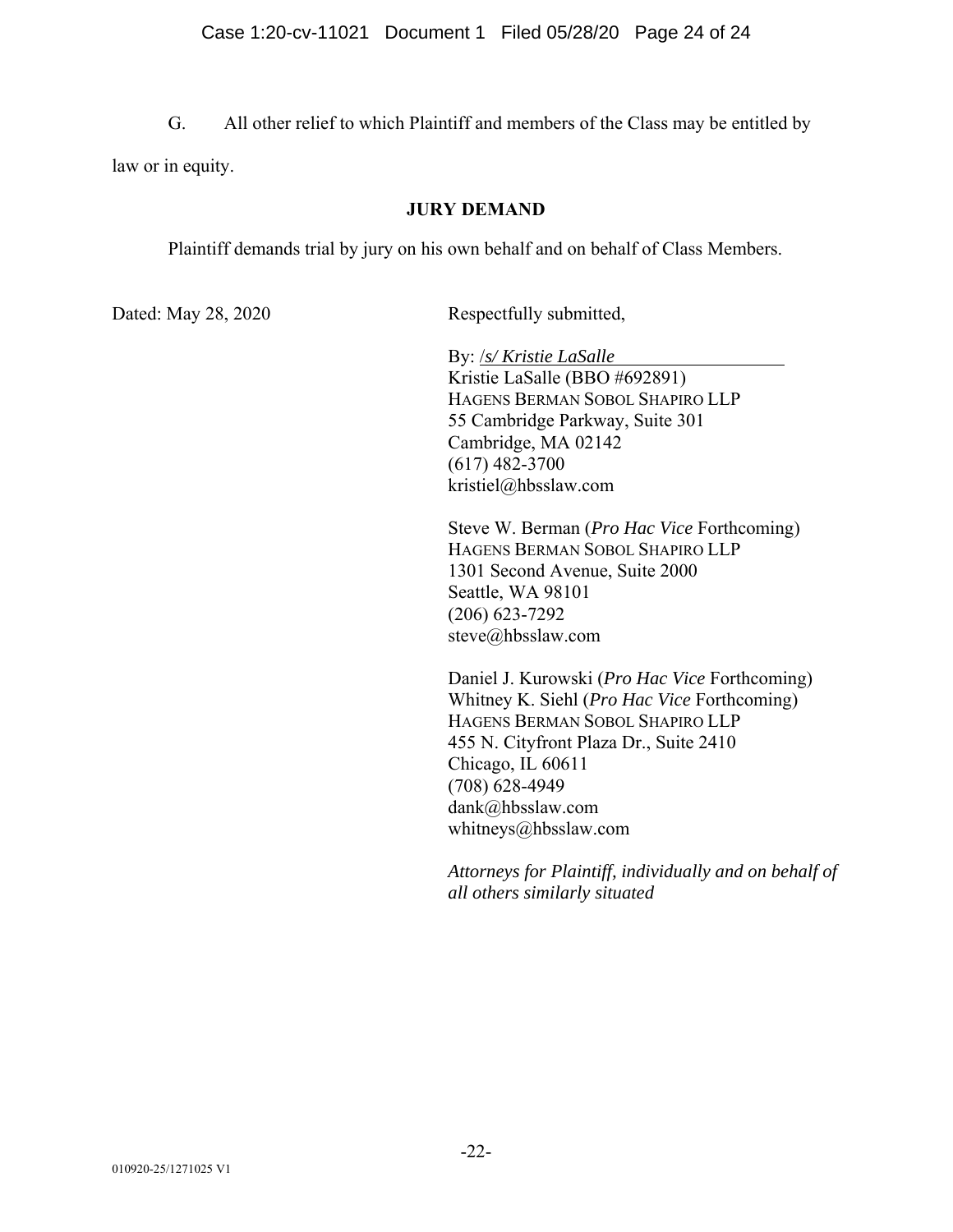### $\mathbf{C}$   $\mathbf{C}$   $\mathbf{C}$   $\mathbf{C}$   $\mathbf{C}$   $\mathbf{C}$   $\mathbf{C}$   $\mathbf{C}$   $\mathbf{C}$   $\mathbf{C}$   $\mathbf{C}$   $\mathbf{C}$   $\mathbf{C}$   $\mathbf{C}$   $\mathbf{C}$   $\mathbf{C}$   $\mathbf{C}$   $\mathbf{C}$   $\mathbf{C}$   $\mathbf{C}$   $\mathbf{C}$   $\mathbf{C}$   $\mathbf{C}$   $\mathbf{C}$   $\mathbf{$ Case 1:20-cv-11024 Document 1-1 Chiled 05/28/20 Page 1 of 1

| I. (a) PLAINTIFFS<br>John Doe, individually and on behalf of all others similarly situated,                                                                                                                                                                                                                                                                                                                                                                                                                                                                                                                                                                                                |                                                                                                                                                                                                                                                                                                                                                                                                                                                                                                                                                                                                                                                        |                                                                                                                                                                                                                                                                                                                                                                                                                                                                                                                                                                                                                                                                                   |                  | <b>DEFENDANTS</b><br><b>Brandeis University.</b>                                                                                                                                                                                                                                                                                                                    |                                                                                                                                                                                                                                                                                                                                                                                                                                                                                  |                                                                                                                                                                                                                                                                                                                                                                                                                                                                                                                                                                                                                                                                                                                                                   |
|--------------------------------------------------------------------------------------------------------------------------------------------------------------------------------------------------------------------------------------------------------------------------------------------------------------------------------------------------------------------------------------------------------------------------------------------------------------------------------------------------------------------------------------------------------------------------------------------------------------------------------------------------------------------------------------------|--------------------------------------------------------------------------------------------------------------------------------------------------------------------------------------------------------------------------------------------------------------------------------------------------------------------------------------------------------------------------------------------------------------------------------------------------------------------------------------------------------------------------------------------------------------------------------------------------------------------------------------------------------|-----------------------------------------------------------------------------------------------------------------------------------------------------------------------------------------------------------------------------------------------------------------------------------------------------------------------------------------------------------------------------------------------------------------------------------------------------------------------------------------------------------------------------------------------------------------------------------------------------------------------------------------------------------------------------------|------------------|---------------------------------------------------------------------------------------------------------------------------------------------------------------------------------------------------------------------------------------------------------------------------------------------------------------------------------------------------------------------|----------------------------------------------------------------------------------------------------------------------------------------------------------------------------------------------------------------------------------------------------------------------------------------------------------------------------------------------------------------------------------------------------------------------------------------------------------------------------------|---------------------------------------------------------------------------------------------------------------------------------------------------------------------------------------------------------------------------------------------------------------------------------------------------------------------------------------------------------------------------------------------------------------------------------------------------------------------------------------------------------------------------------------------------------------------------------------------------------------------------------------------------------------------------------------------------------------------------------------------------|
| (b) County of Residence of First Listed Plaintiff                                                                                                                                                                                                                                                                                                                                                                                                                                                                                                                                                                                                                                          | (EXCEPT IN U.S. PLAINTIFF CASES)                                                                                                                                                                                                                                                                                                                                                                                                                                                                                                                                                                                                                       | Middlesex County                                                                                                                                                                                                                                                                                                                                                                                                                                                                                                                                                                                                                                                                  |                  | NOTE:                                                                                                                                                                                                                                                                                                                                                               | County of Residence of First Listed Defendant<br>(IN U.S. PLAINTIFF CASES ONLY)<br>IN LAND CONDEMNATION CASES, USE THE LOCATION OF<br>THE TRACT OF LAND INVOLVED.                                                                                                                                                                                                                                                                                                                |                                                                                                                                                                                                                                                                                                                                                                                                                                                                                                                                                                                                                                                                                                                                                   |
| (c)<br>55 Cambridge Parkway, Suite 301<br>Cambridge, MA 02142<br>$(617)$ 482-3700                                                                                                                                                                                                                                                                                                                                                                                                                                                                                                                                                                                                          | Attorneys (Firm Name, Address, and Telephone Number)<br>Hagens Berman Sobol Shapiro LLP                                                                                                                                                                                                                                                                                                                                                                                                                                                                                                                                                                |                                                                                                                                                                                                                                                                                                                                                                                                                                                                                                                                                                                                                                                                                   |                  | Attorneys (If Known)                                                                                                                                                                                                                                                                                                                                                |                                                                                                                                                                                                                                                                                                                                                                                                                                                                                  |                                                                                                                                                                                                                                                                                                                                                                                                                                                                                                                                                                                                                                                                                                                                                   |
| <b>II. BASIS OF JURISDICTION</b> (Place an "X" in One Box Only)<br>$\Box$ 1 U.S. Government<br>Plaintiff                                                                                                                                                                                                                                                                                                                                                                                                                                                                                                                                                                                   | <b>1</b> 3 Federal Question<br>(U.S. Government Not a Party)                                                                                                                                                                                                                                                                                                                                                                                                                                                                                                                                                                                           |                                                                                                                                                                                                                                                                                                                                                                                                                                                                                                                                                                                                                                                                                   |                  | (For Diversity Cases Only)<br>Citizen of This State                                                                                                                                                                                                                                                                                                                 | DEF<br><b>PTF</b><br>$\Box$ 1<br>Incorporated or Principal Place<br>$\mathbf{X}$ 1                                                                                                                                                                                                                                                                                                                                                                                               | <b>III. CITIZENSHIP OF PRINCIPAL PARTIES</b> (Place an "X" in One Box for Plaintiff<br>and One Box for Defendant)<br><b>PTF</b><br>DEF<br>$\Box$ 4<br>$\mathbf{\propto}$ 4                                                                                                                                                                                                                                                                                                                                                                                                                                                                                                                                                                        |
| $\Box$ 2 U.S. Government<br>Defendant                                                                                                                                                                                                                                                                                                                                                                                                                                                                                                                                                                                                                                                      | $\mathbf{X}$ 4 Diversity                                                                                                                                                                                                                                                                                                                                                                                                                                                                                                                                                                                                                               | (Indicate Citizenship of Parties in Item III)                                                                                                                                                                                                                                                                                                                                                                                                                                                                                                                                                                                                                                     |                  | Citizen of Another State                                                                                                                                                                                                                                                                                                                                            | of Business In This State<br>$\Box$ 2 Incorporated <i>and</i> Principal Place<br>$\Box$ 2<br>of Business In Another State                                                                                                                                                                                                                                                                                                                                                        | $\Box$ 5<br>$\Box$ 5<br>$\Box$ 6 $\Box$ 6                                                                                                                                                                                                                                                                                                                                                                                                                                                                                                                                                                                                                                                                                                         |
| <b>IV. NATURE OF SUIT</b> (Place an "X" in One Box Only)                                                                                                                                                                                                                                                                                                                                                                                                                                                                                                                                                                                                                                   |                                                                                                                                                                                                                                                                                                                                                                                                                                                                                                                                                                                                                                                        |                                                                                                                                                                                                                                                                                                                                                                                                                                                                                                                                                                                                                                                                                   |                  | Citizen or Subject of a<br>Foreign Country                                                                                                                                                                                                                                                                                                                          | $\Box$ 3 Foreign Nation<br>$\Box$ 3                                                                                                                                                                                                                                                                                                                                                                                                                                              | Click here for: Nature of Suit Code Descriptions.                                                                                                                                                                                                                                                                                                                                                                                                                                                                                                                                                                                                                                                                                                 |
| <b>CONTRACT</b>                                                                                                                                                                                                                                                                                                                                                                                                                                                                                                                                                                                                                                                                            |                                                                                                                                                                                                                                                                                                                                                                                                                                                                                                                                                                                                                                                        | <b>TORTS</b>                                                                                                                                                                                                                                                                                                                                                                                                                                                                                                                                                                                                                                                                      |                  | <b>FORFEITURE/PENALTY</b>                                                                                                                                                                                                                                                                                                                                           | <b>BANKRUPTCY</b>                                                                                                                                                                                                                                                                                                                                                                                                                                                                | <b>OTHER STATUTES</b>                                                                                                                                                                                                                                                                                                                                                                                                                                                                                                                                                                                                                                                                                                                             |
| $\Box$ 120 Marine<br>$\Box$ 130 Miller Act<br>$\Box$ 140 Negotiable Instrument<br>$\Box$ 150 Recovery of Overpayment<br>& Enforcement of Judgment<br>□ 151 Medicare Act<br>$\Box$ 152 Recovery of Defaulted<br><b>Student Loans</b><br>(Excludes Veterans)<br>$\Box$ 153 Recovery of Overpayment<br>of Veteran's Benefits<br>160 Stockholders' Suits<br>X 190 Other Contract<br>□ 195 Contract Product Liability<br>196 Franchise<br><b>REAL PROPERTY</b><br>□ 210 Land Condemnation<br>□ 220 Foreclosure<br>□ 230 Rent Lease & Ejectment<br>$\square$ 240 Torts to Land<br>$\Box$ 245 Tort Product Liability<br>□ 290 All Other Real Property<br>V. ORIGIN (Place an "X" in One Box Only) | $\Box$ 310 Airplane<br>$\Box$ 315 Airplane Product<br>Liability<br>$\Box$ 320 Assault, Libel &<br>Slander<br>□ 330 Federal Employers'<br>Liability<br>$\Box$ 340 Marine<br>□ 345 Marine Product<br>Liability<br>$\Box$ 350 Motor Vehicle<br>□ 355 Motor Vehicle<br><b>Product Liability</b><br>□ 360 Other Personal<br>Injury<br>362 Personal Injury -<br>Medical Malpractice<br><b>CIVIL RIGHTS</b><br>$\Box$ 440 Other Civil Rights<br>$\Box$ 441 Voting<br>$\square$ 442 Employment<br>$\Box$ 443 Housing/<br>Accommodations<br>$\square$ 445 Amer. w/Disabilities -<br>Employment<br>$\Box$ 446 Amer. w/Disabilities -<br>Other<br>□ 448 Education | $\Box$ 365 Personal Injury -<br>Product Liability<br>$\Box$ 367 Health Care/<br>Pharmaceutical<br>Personal Injury<br>Product Liability<br>□ 368 Asbestos Personal<br><b>Injury Product</b><br>Liability<br>PERSONAL PROPERTY<br>□ 370 Other Fraud<br>$\Box$ 371 Truth in Lending<br>380 Other Personal<br>Property Damage<br>□ 385 Property Damage<br>Product Liability<br>PRISONER PETITIONS<br><b>Habeas Corpus:</b><br>□ 463 Alien Detainee<br>$\Box$ 510 Motions to Vacate<br>Sentence<br>□ 530 General<br>□ 535 Death Penalty<br>Other:<br>□ 540 Mandamus & Other<br>$\Box$ 550 Civil Rights<br>555 Prison Condition<br>560 Civil Detainee -<br>Conditions of<br>Confinement | $\Box$ 690 Other | of Property 21 USC 881<br><b>LABOR</b><br>710 Fair Labor Standards<br>Act<br>720 Labor/Management<br>Relations<br>740 Railway Labor Act<br>751 Family and Medical<br>Leave Act<br>790 Other Labor Litigation<br>791 Employee Retirement<br>Income Security Act<br><b>IMMIGRATION</b><br>□ 462 Naturalization Application<br>$\Box$ 465 Other Immigration<br>Actions | $\Box$ 423 Withdrawal<br>28 USC 157<br><b>PROPERTY RIGHTS</b><br>$\Box$ 820 Copyrights<br>□ 830 Patent<br>□ 835 Patent - Abbreviated<br>New Drug Application<br>□ 840 Trademark<br><b>SOCIAL SECURITY</b><br>$\Box$ 861 HIA (1395ff)<br>$\Box$ 862 Black Lung (923)<br>$\Box$ 863 DIWC/DIWW (405(g))<br>$\Box$ 864 SSID Title XVI<br>$\Box$ 865 RSI (405(g))<br><b>FEDERAL TAX SUITS</b><br>□ 870 Taxes (U.S. Plaintiff<br>or Defendant)<br>□ 871 IRS-Third Party<br>26 USC 7609 | $\Box$ 376 Qui Tam (31 USC<br>3729(a)<br>$\Box$ 400 State Reapportionment<br>$\Box$ 410 Antitrust<br>$\Box$ 430 Banks and Banking<br>$\square$ 450 Commerce<br>$\square$ 460 Deportation<br>$\Box$ 470 Racketeer Influenced and<br>Corrupt Organizations<br>480 Consumer Credit<br>$(15$ USC 1681 or 1692)<br>1485 Telephone Consumer<br>Protection Act<br>□ 490 Cable/Sat TV<br>□ 850 Securities/Commodities/<br>Exchange<br>□ 890 Other Statutory Actions<br>$\Box$ 891 Agricultural Acts<br>□ 893 Environmental Matters<br>$\Box$ 895 Freedom of Information<br>Act<br>□ 896 Arbitration<br>□ 899 Administrative Procedure<br>Act/Review or Appeal of<br><b>Agency Decision</b><br>$\square$ 950 Constitutionality of<br><b>State Statutes</b> |
| $\mathbf{X}$ 1 Original<br>Proceeding<br>VI. CAUSE OF ACTION                                                                                                                                                                                                                                                                                                                                                                                                                                                                                                                                                                                                                               | $\Box$ 2 Removed from<br>$\Box$ 3<br><b>State Court</b><br>28 U.S.C. Section 1332(d)<br>Brief description of cause:                                                                                                                                                                                                                                                                                                                                                                                                                                                                                                                                    | Remanded from<br>Appellate Court<br>Cite the U.S. Civil Statute under which you are filing (Do not cite jurisdictional statutes unless diversity):<br>Breach of Contract / Unjust Enrichment                                                                                                                                                                                                                                                                                                                                                                                                                                                                                      | Reopened         | $\Box$ 4 Reinstated or $\Box$ 5 Transferred from<br>(specify)                                                                                                                                                                                                                                                                                                       | $\Box$ 6 Multidistrict<br>Litigation -<br>Another District<br>Transfer                                                                                                                                                                                                                                                                                                                                                                                                           | $\Box$ 8 Multidistrict<br>Litigation -<br>Direct File                                                                                                                                                                                                                                                                                                                                                                                                                                                                                                                                                                                                                                                                                             |
| VII. REQUESTED IN<br><b>COMPLAINT:</b>                                                                                                                                                                                                                                                                                                                                                                                                                                                                                                                                                                                                                                                     | UNDER RULE 23, F.R.Cv.P.                                                                                                                                                                                                                                                                                                                                                                                                                                                                                                                                                                                                                               | <b>E</b> CHECK IF THIS IS A CLASS ACTION                                                                                                                                                                                                                                                                                                                                                                                                                                                                                                                                                                                                                                          |                  | <b>DEMAND \$</b><br>in excess of \$5,000,000                                                                                                                                                                                                                                                                                                                        | <b>JURY DEMAND:</b>                                                                                                                                                                                                                                                                                                                                                                                                                                                              | CHECK YES only if demanded in complaint:<br>$\mathbf{X}$ Yes<br>$\square$ No                                                                                                                                                                                                                                                                                                                                                                                                                                                                                                                                                                                                                                                                      |
| VIII. RELATED CASE(S)<br><b>IF ANY</b>                                                                                                                                                                                                                                                                                                                                                                                                                                                                                                                                                                                                                                                     | (See instructions):                                                                                                                                                                                                                                                                                                                                                                                                                                                                                                                                                                                                                                    | <b>JUDGE</b>                                                                                                                                                                                                                                                                                                                                                                                                                                                                                                                                                                                                                                                                      |                  |                                                                                                                                                                                                                                                                                                                                                                     | DOCKET NUMBER                                                                                                                                                                                                                                                                                                                                                                                                                                                                    |                                                                                                                                                                                                                                                                                                                                                                                                                                                                                                                                                                                                                                                                                                                                                   |
|                                                                                                                                                                                                                                                                                                                                                                                                                                                                                                                                                                                                                                                                                            |                                                                                                                                                                                                                                                                                                                                                                                                                                                                                                                                                                                                                                                        |                                                                                                                                                                                                                                                                                                                                                                                                                                                                                                                                                                                                                                                                                   |                  |                                                                                                                                                                                                                                                                                                                                                                     |                                                                                                                                                                                                                                                                                                                                                                                                                                                                                  |                                                                                                                                                                                                                                                                                                                                                                                                                                                                                                                                                                                                                                                                                                                                                   |